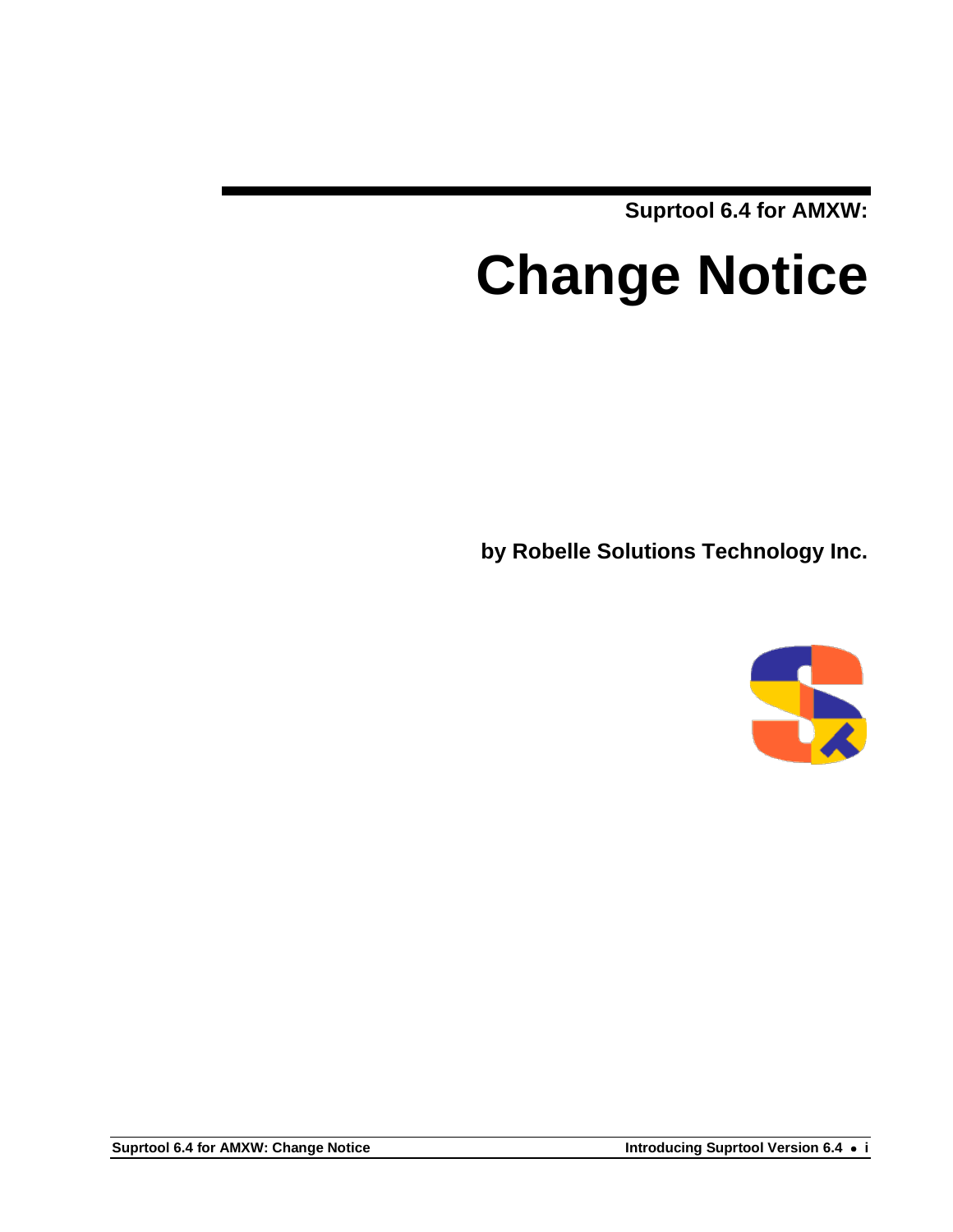Program and manual copyright © 1981-2022 Robelle Solutions Technology Inc.

Permission is granted to reprint this document (but not for profit), provided that copyright notice is given.

Qedit and Suprtool are trademarks of Robelle Solutions Technology Inc. Oracle is a trademark of Oracle Corporation, Redwood City, California, USA. Other product and company names mentioned herein may be the trademarks of their respective owners.



Robelle Solutions Technology Inc. Suite 372, 7360 137 Street Surrey, BC Canada V3W 1A3

Phone: 604.501.2001 Support: 289.480.1060

E-mail: sales@robelle.com E-mail: support@robelle.com Web: www.robelle.com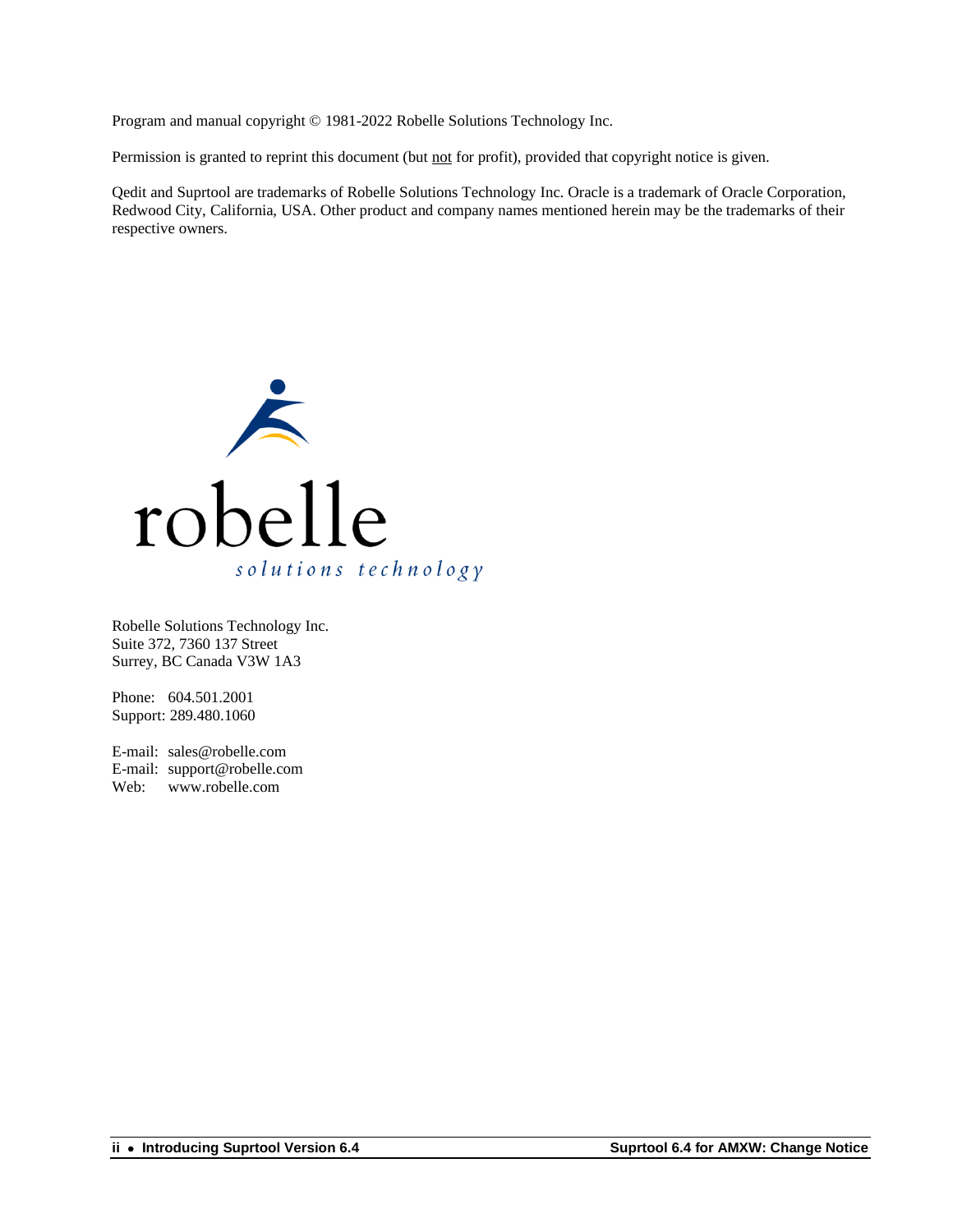# **Contents**

| <b>Introducing Suprtool Version 6.4</b><br>5 |    |  |
|----------------------------------------------|----|--|
|                                              |    |  |
|                                              |    |  |
|                                              |    |  |
|                                              |    |  |
|                                              |    |  |
|                                              |    |  |
|                                              |    |  |
|                                              |    |  |
|                                              |    |  |
|                                              |    |  |
|                                              |    |  |
| <b>Installation</b>                          | 12 |  |
|                                              |    |  |
|                                              |    |  |
|                                              |    |  |
| <b>Enhancements in Version 6.3</b>           | 13 |  |
|                                              |    |  |
|                                              |    |  |
| <b>Enhancements in Version 6.2</b>           | 15 |  |
|                                              |    |  |
|                                              |    |  |
|                                              |    |  |
|                                              |    |  |
|                                              |    |  |
|                                              |    |  |
|                                              |    |  |
|                                              |    |  |
| <b>Enhancements in Version 6.1.10</b>        | 17 |  |
|                                              |    |  |
| Rport                                        |    |  |
|                                              |    |  |
|                                              |    |  |
|                                              |    |  |
|                                              |    |  |
| <b>Enhancements in Version 6.1</b>           | 22 |  |
|                                              |    |  |
|                                              |    |  |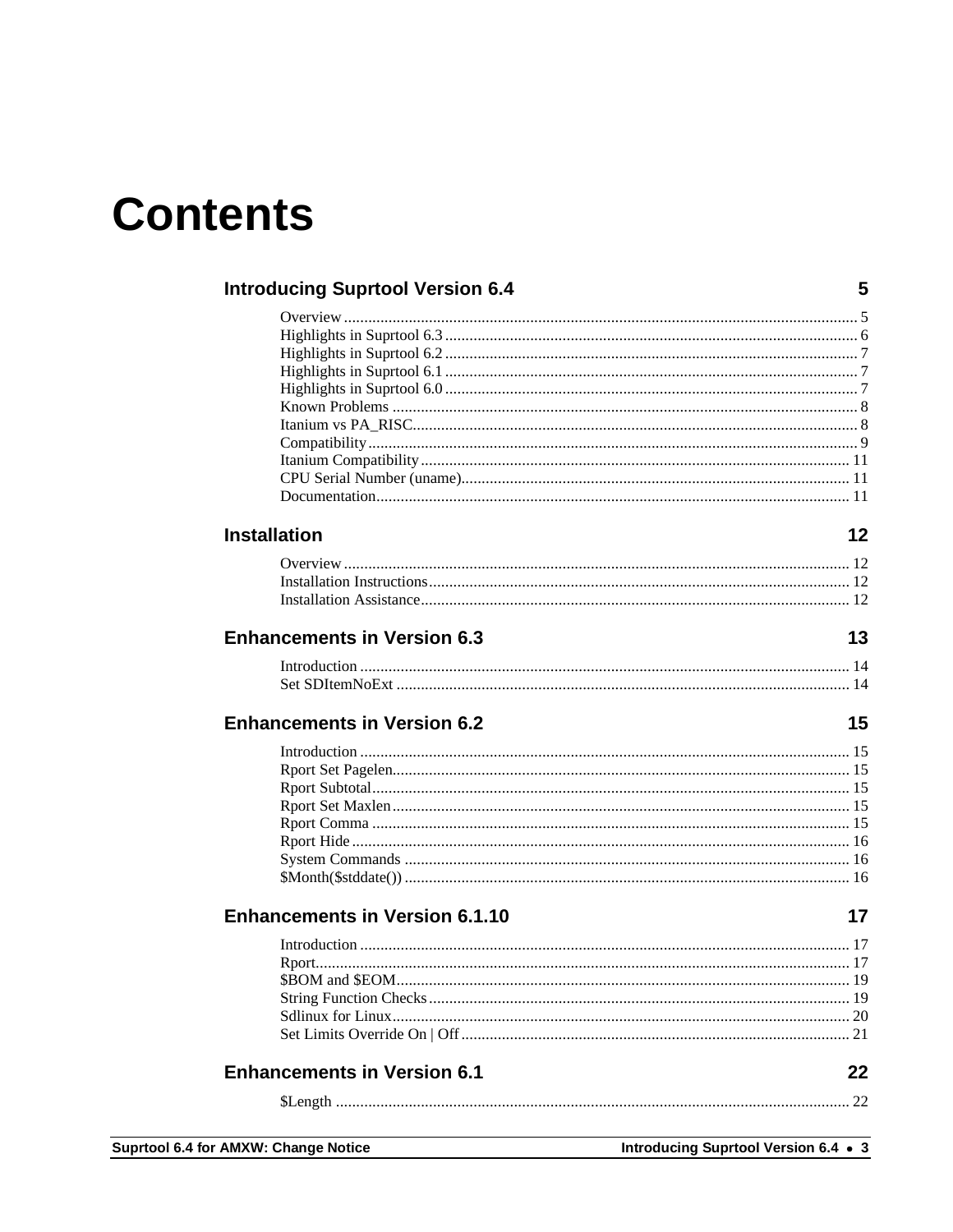24

29

#### **Bugs Fixed**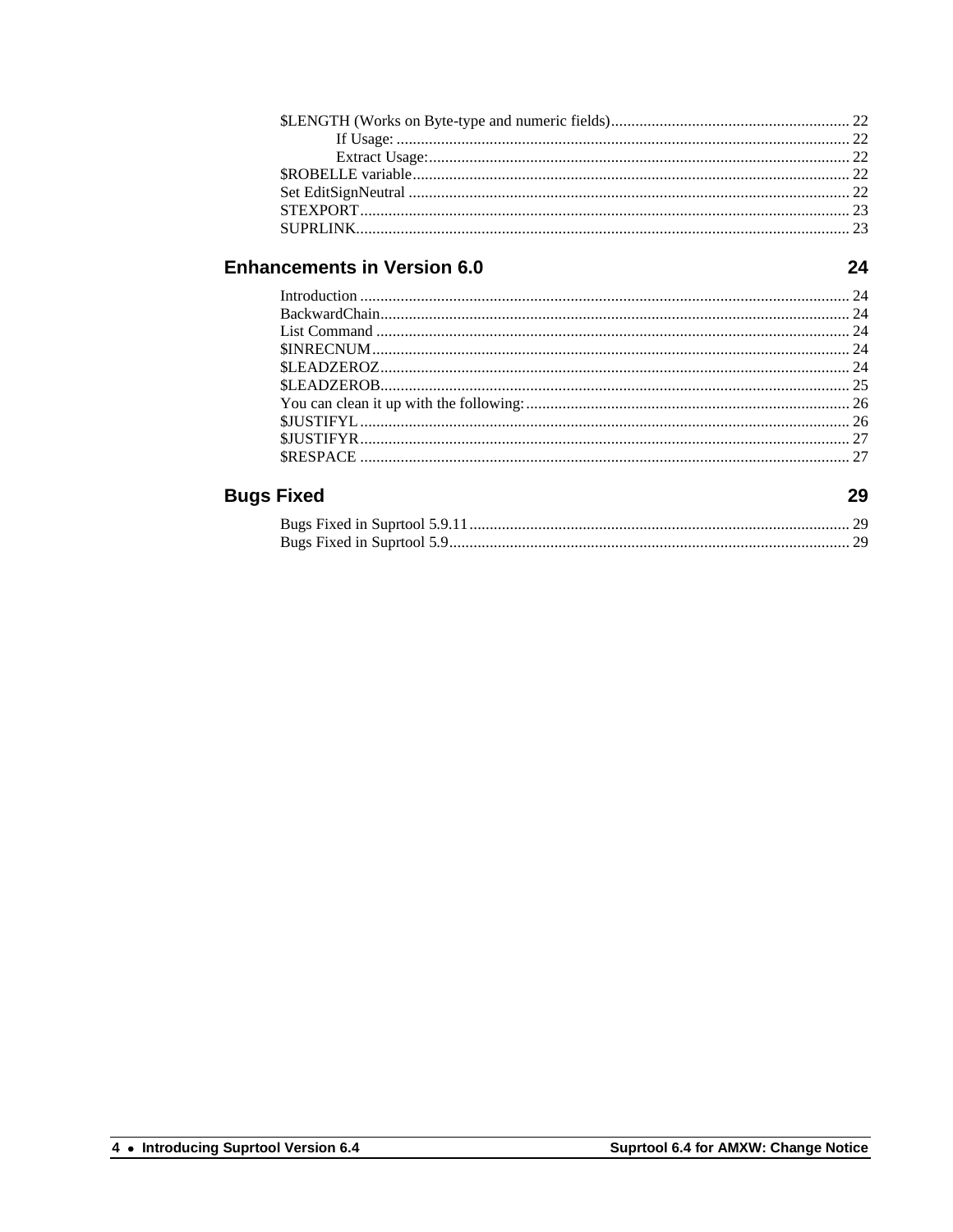# <span id="page-4-0"></span>**Introducing Suprtool Version 6.4**

#### <span id="page-4-1"></span>**Overview**

Use Suprtool/AMXW to read, select, and sort data from Oracle, Allbase and Eloquence databases and data files with fixed-length records. Suprtool/AMXW is designed to be similar to Suprtool for MPE while providing necessary HP-UX features. It is designed to work with AMXW an MPE environment from Speedware that runs on other platforms.

Suprlink/AMXW provides high-speed data-file linking based on a sort key. Use STExport for AMXW to convert fields in a self-describing input file into an output file that can be imported into different applications.

### **Highlights in Suprtool 6.4**

- Rport spacing and alignment has been improved for subtotal and total lines. (All Platforms)
- Rport spacing of detail lines has been improved to allow for a space after each byte field. (All Platforms)
- Suprtool has a new command called set sdinbypass on, allows the reclen, If syntax on an input file if it is self-describing. This was done to allow some customers to not have to change scripts. (Linux Only)
- Input files with Bigendian data are converted to Little endian about three times faster in all cases. (Linux Only)
- Suprtool when running with set ffisbe on and set endianint BE on a sort operation with extract commands would see suprtool incorrectly convert the data from LE to BE twice. (Linux Only Fixed in 6.3.50 Build 6)
- Suprtool when there was an input source of an SQL table and sorting a field with an extract of fields, and set ffisbe on and set endianint, log and Ieee to BE would incorrectly convert the data to Big Endian on the Input side. (Linux Only. Fixed in 6.3.50 Build 6)
- An input of a non-sd file with defines and extracts would assume for BigEndian to Little Endian as a Self-Describing File. (Linux Only. 6.3.50 Build 2)
- A subsequent Suprtool task with large key sorts would fail when the previous step was a step that accessed an Oracle database and the Oracle database was still open. (Linux Only. Suprtool 6.3.01 Build 2)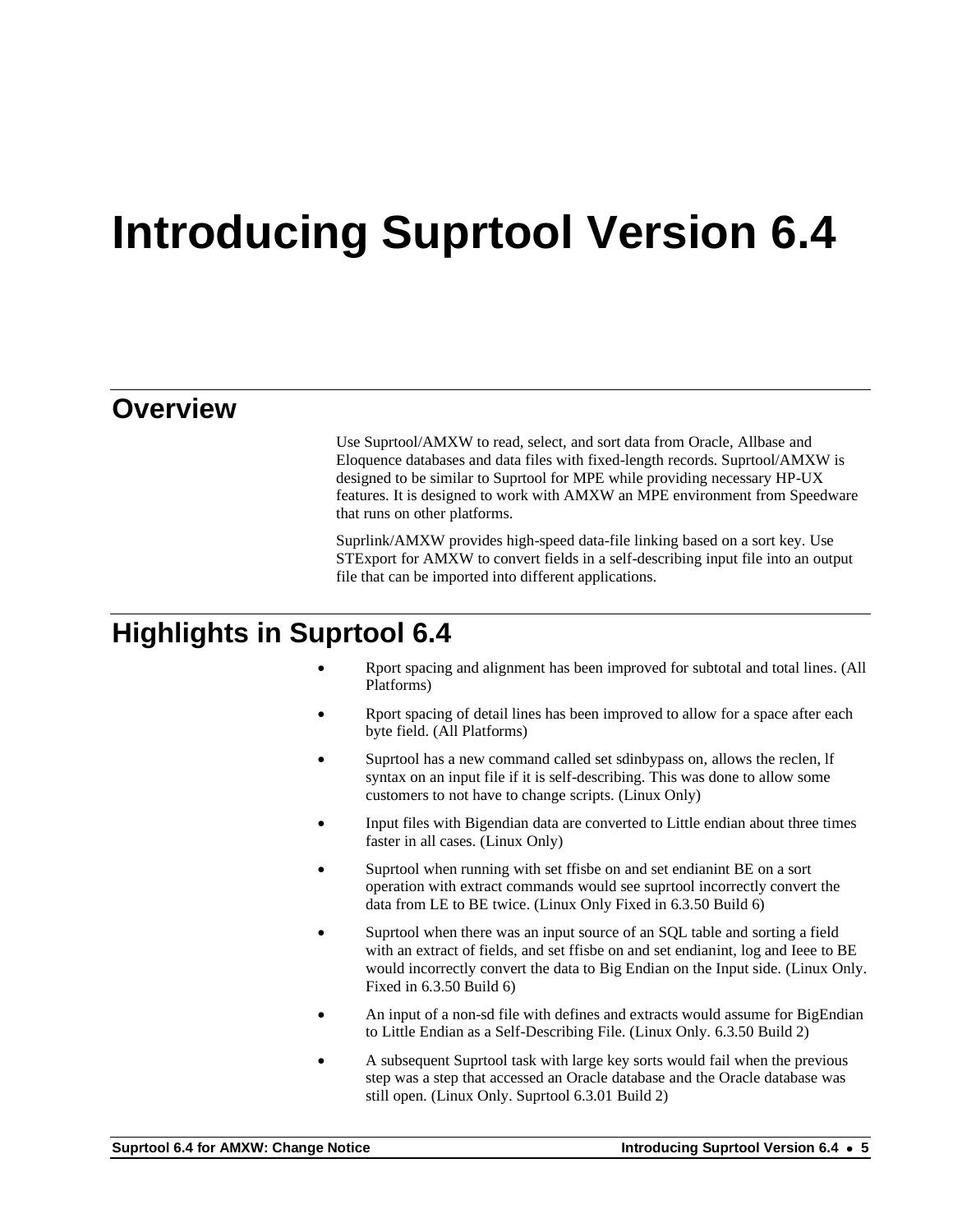- Suprtool no longer requires that you need to extract a field from a Flat file (ffisbe on) or Self-Describing file in order for comands like if, sort, dup none keys total field, and total, to correctly convert the data from Big Endian to Little Endian. (Linux Only. 6.3.01 Build 14)
- Suprtool / Open didn't handle double logical numbers over 2 billion when converting to ascii in the list command. (Linux Only. Fixed in 6.3 Build 2)
- Sorting with certain files would not allocate enough memory space to complete the sort. (Linux Only. Fixed in 6.3 Build 5)
- An if \$lookup would not work all times with certain data fields if the data field was Big Endian. (Linux Only. Fixed in 6.3 Build 5)
- A Chain with multiple values specified in line with byte or logical field types would fail. (Linux Only)
- Output,ascii and Stexport, conversion of double integers with decimal places would incorrectly convert, numbers where the value was less than the number of decimal places. (Linux Only.)
- Output, ascii and Stexport would incorrectly handle single logical conversions for some values. (Linux Only)
- Output,ascii would incorrectly pad uneven byte output files with a null on the first record. (Build 14)
- Output,ascii of a packed field would default to outputting a sign on all fields, when the MPE and HP-UX versions would default to no sign unless negative. (Fixed in 6.3.50 Build 4)

## <span id="page-5-0"></span>**Highlights in Suprtool 6.3**

- STExport Heading fieldnames limit has been increased to 14336 bytes.
- The Suprtool suite of products has had more 2027 mitigation work done to prepare for the end of 20271231.
- Suprtool would incorrectly do a conversion on input of a file with Big Endian data if there was an extract of a constant into an integer field (Linux Only)
- Non-MPE versions of Suprtool didn't update the Item information, decimals and date like the MPE version. When an extract command wasn't entered but an Item command referenced a specific field. You can turn this on with set sditemnoext on, but the default is off to have it be compatible with all versions of Suprtool/Open and HP-UX. You can put it in your suprmgr file, to enable it globally.
- Suprtool would incorrectly think it could sort a file in memory, as opposed to using sort scratch files in an extremely rare case. (Linux)
- Suprtool / Open didn't handle double logical numbers over 2 billion when converting to ascii in the list command. (Linux Only Fixed in Build 2)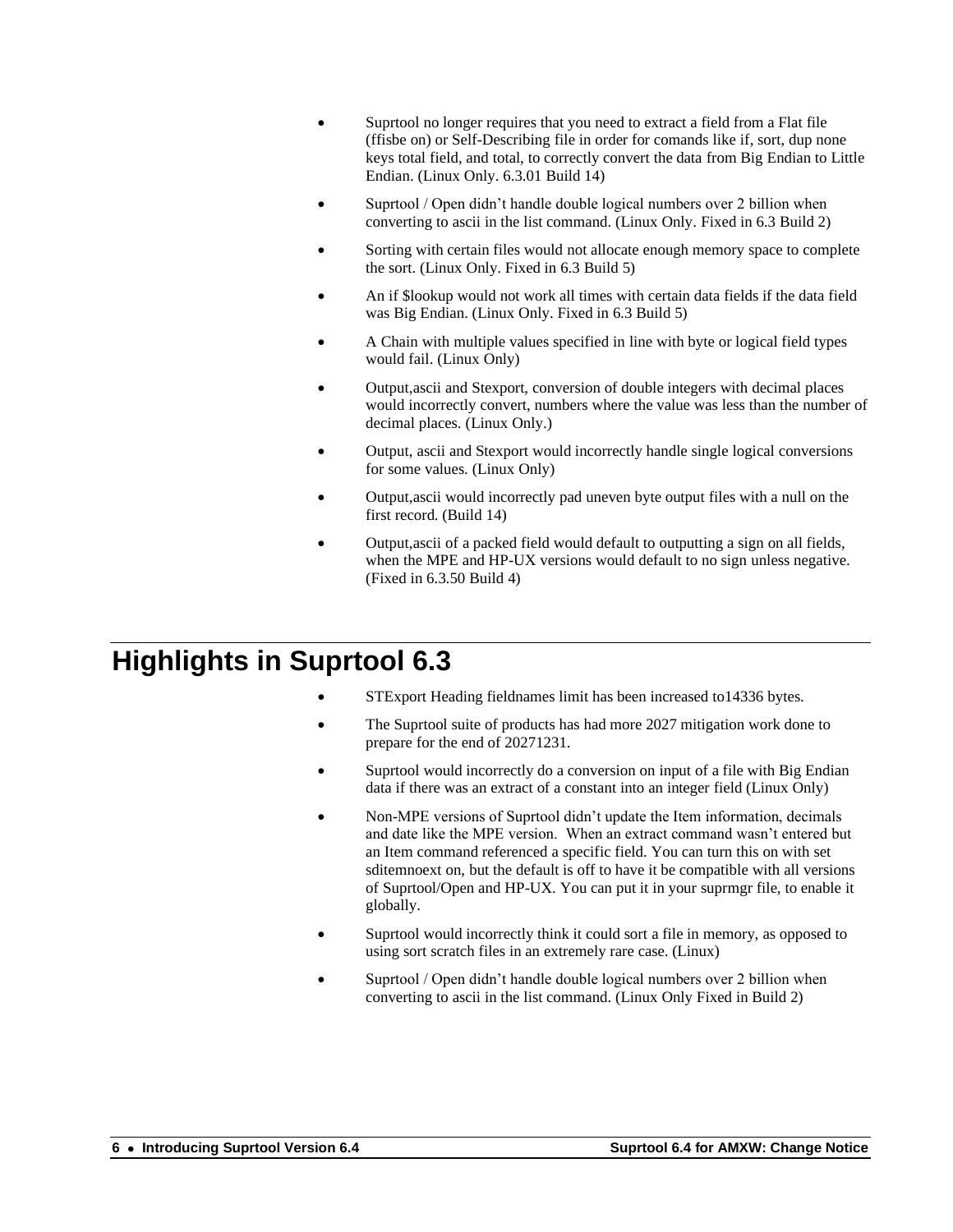# <span id="page-6-0"></span>**Highlights in Suprtool 6.2**

- Set Pagelen Command has been added to Rport.
- The subtotal feature of Rport will now break on multiple sort levels in the Self-Describing file.
- Rport has a new command called Hide which is intended to not report on a field in an SD file.
- Rport has a new command called Comma, which will place appropriate commas in an ascii field that was converted from a numeric field.
- There is a new setting in RPORT that is called set maxlen on, which calculates the maximum size that a field can be, including commas and dollar signs.
- Suprtool/Open now defaults to /bin/bash when a users shell is not found in the user information.
- The \$eom/\$bom function wouldn't work properly when \$stddate was nested in a \$month function and the to month had 31 days.
- Sdlinux version is available for Linux to convert the .sd file for use on Linux is now available on Linux. You can now directly copy a data file and sdfile from HP-UX and convert it for use on Linux.
- Two new sub-functions of \$BOM and \$EOM are now available in the \$stddate and \$month functions. The \$BOM function returns the starting day of the month and the \$EOM returns the last date of the month for a given month.
- String functions in Suprtool now have better length and bounds checking of the 4095-byte string limit.
- Rport a new simple report writer has been added to the Suprtool suite of products.
- Set Limits Override has been added to the Suprtool for MPE version. (6.1.01)

# <span id="page-6-1"></span>**Highlights in Suprtool 6.1**

- Suprtool has a new function called \$length that will return a double integer value of the length of a byte and/or numeric field.
- The \$ROBELLE variable has been expanded to 58 characters.
- Suprtool has a new option called Set EditSignNeutral which tells the \$edit function to treat Neutral zoned and packed fields to be positive and treated as such by the \$edit function.
- Suprlink now supports 8192 bytes on both the input file and the link file.
- Suprlink now supports 16384 bytes on the output file in Suprlink
- Stexport now supports 8192 bytes on both the input file and output files

# <span id="page-6-2"></span>**Highlights in Suprtool 6.0**

Set AMXW Perfwrite on, would cause Suprtool to fail with fserr 40 when using output,append.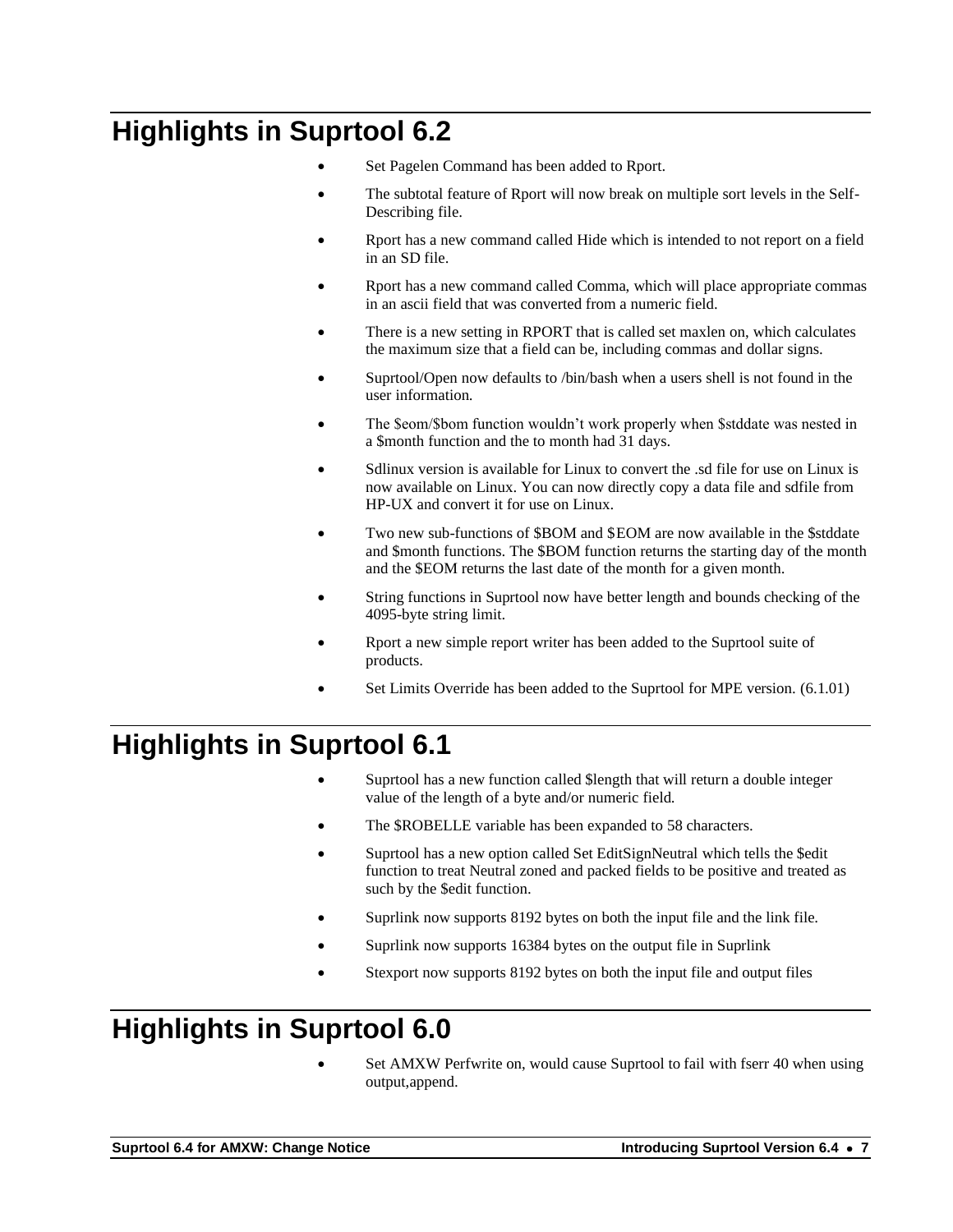- The List command now has a NOSAMETO option to turn off the SAMETO feature.
- Set SDEXTNAME on now prints a warning in Suprtool for AMXW, since it is not supported in that version.
- Suprtool for AMXW will test for both long fieldnames and short fieldnames when parsing the \$lookup function.
- Set Backwardchain On, will cause the Chain command to do a backward chained read.
- STExport has a new set command called Set Excel Leadzero On which tells the Excel command to add leading zeroes to the fields specified in the Excel Preserve command.
- Suprtool has a new function available to the if/extract commands called \$inrecnum, which expects a double integer result.
- Suprtool has a new function called \$leadzeroz, which will add leading zeroes to a display field and will optionally justify the field.
- Suprtool has a four new string handling functions, specifically, \$justifyl, \$justifyr, \$leadzerob and \$respace.
- Suprtool for AMXW now has a limit of 512 fields.

#### <span id="page-7-0"></span>**Known Problems**

There are no known problems at this time. If you have any questions or concerns or feedback, please feel free to e-mail me at[: neil@robelle.com](mailto:neil@robelle.com)

### <span id="page-7-1"></span>**Itanium vs PA\_RISC**

There are two types of machines that HP has that run HP-UX, the older machines are based on the PA\_RISC chip and the new machines that use the Itanium (and Itanium 2 chips). There are also program files that are specific to each chip. PA\_RISC programs can run on both PA\_RISC and Itanium machines, however, Itanium programs can only run on Itanium machines.

Any program that runs on Itanium must utilize libraries that match its own program type. Therefore if a PA\_RISC program runs on Itanium and looks for a library, it must find/load the PA\_RISC version of the libraries that it needs and conversely an Itanium program must load the libraries specific to its type.

#### **How to Tell what Machine I am on?**

There are many ways to tell what kind of machine you are on, here are a couple:

uname -m getconf MACHINE\_MODEL

In each case the Itanium machine will typically say ia64 somewhere in the result of the above two commands. PA\_RISC machines typically say "9000" somewhere in the string.

#### **What is the Program File Type?**

Since there are two types of machines there are also at least two types of program files. Suprtool is primarily either PA\_RISC 1.1 or ELF-32 / IA64 which is also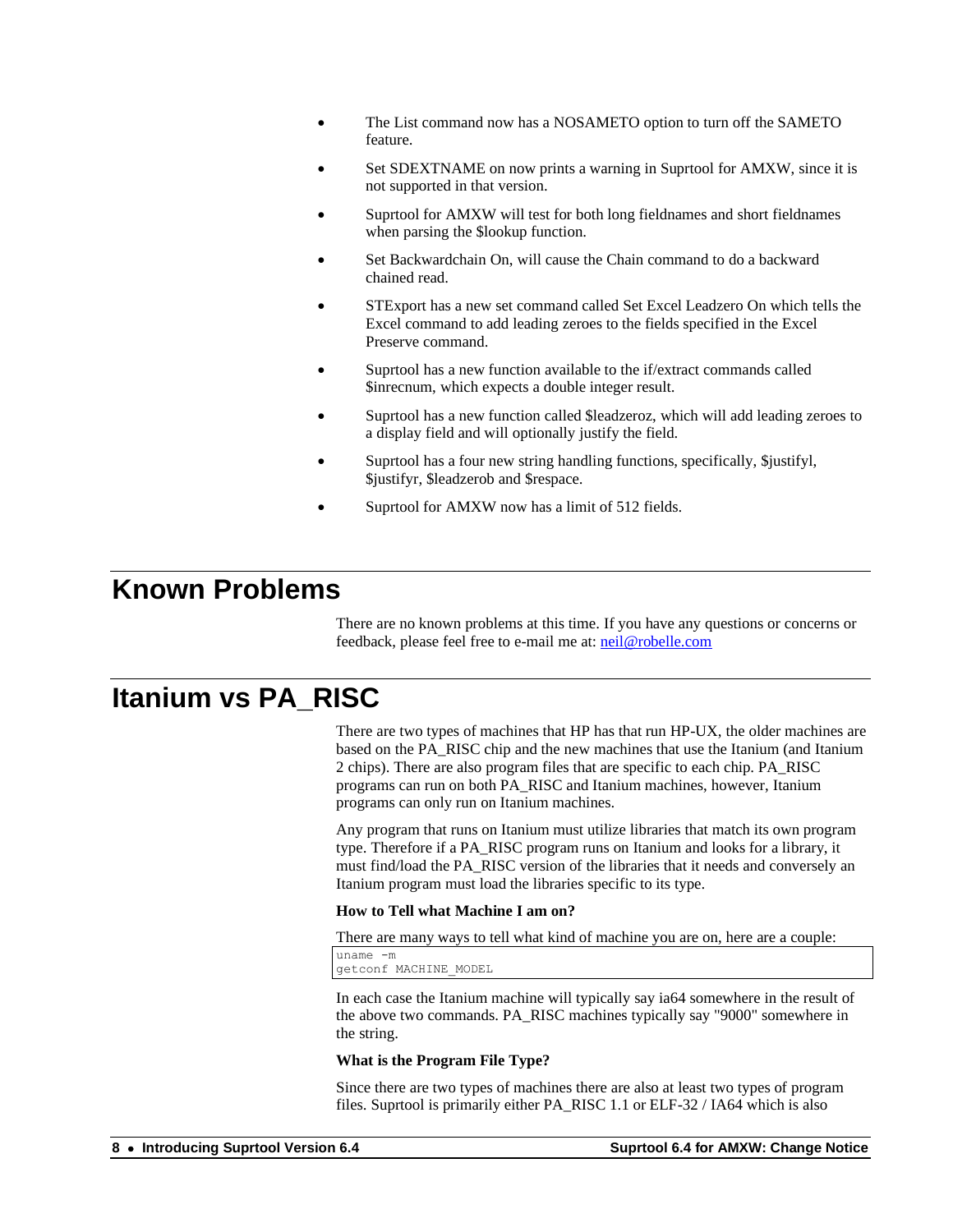known as Itanium. To determine the type of program file you can use the file command:

#### Itanium

| file suprtool<br>suprtool: | ELF-32 executable object file - IA64                   |
|----------------------------|--------------------------------------------------------|
| PA RISC                    |                                                        |
| file suprtool<br>suprtool: | PA-RISC1.1 executable dynamically linked -not stripped |

The PA\_RISC binary can run on both platforms but you need to have PA\_RISC libraries for Eloquence or Oracle if you are using the Oracle module. An Itanium binary will not run on a PA\_RISC machine and will fail with "cannot execute".

Of course we've made a provision to identify if you are running the ia version of Suprtool in the banner and verify command with the ia after the UX :

SUPRTOOL/UXia/Copyright Robelle Solutions Technology Inc. 1981-2009. (Version 5.2 Internal) MON, JUN 8, 2009, 11:26 AM Type H for help.

#### **PA\_RISC Loading**

Suprtool by default looks in the libraries in any of the directories named in SHLIB PATH. For example to insure that Suprtool resolves the library loads you can set the SHLIB\_PATH system wide in your /etc/profile file in the following manner:

export SHLIB\_PATH=/opt/eloquence6/lib/pa11\_32:/opt/oracle/lib

If you do not have the SHLIB\_PATH variable set to a value where the libraries can be found, Suprtool will then try to load from their default names locations. For Eloquence the default location is :/opt/eloquence6/lib/pa11\_32.

The Oracle interface will first try to load libclntsh.so and then attempt to load libclntsh.sl from \$ORACLE\_HOME/lib32/libclntsh.sl.

#### **Itanium Loading**

You can change Suprtool to pay attention to LD\_LIBRARY\_PATH and use dlopen to load libraries, you can set the environment variable:

export ROBELLE\_DYN\_LOAD =Y.

It is generally advisable to use DLOPEN or the ROBELLE\_DYN\_LOAD option when using the Itanium version. The PA\_RISC version of Suprtool can use either type of loading, the default or the dlopen method invoked with ROBELLE\_DYN\_LOAD.

#### <span id="page-8-0"></span>**Compatibility**

Suprtool for AMXW would use the file size stored in the SD label as opposed to the actual physical file size that AMXW uses.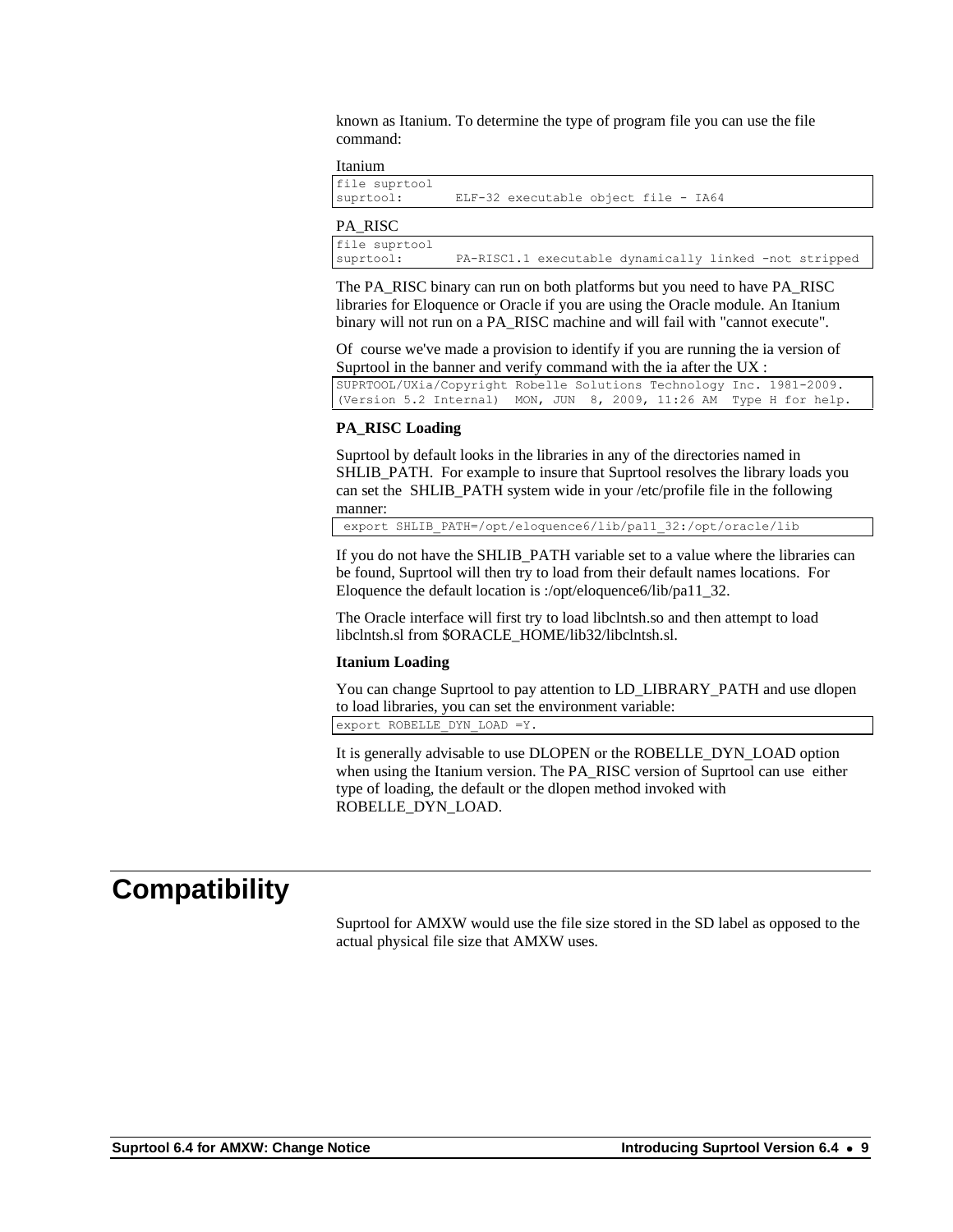```
::FILE FILE80;REC=-80,,F,ASCII
::supramxw
SUPRTOOL/AMXW/Copyright Robelle Solutions Technology Inc.1981-2007.
(Version 5.0) TUE, JAN 08, 2008, 2:42 PM Type H for help.
>I STFILE
>DEF ABCXYZ,1,11
>EXT ABCXYZ
>O FILE80,LINK
>X
IN=26, OUT=26. CPU-Sec=1. Wall-Sec=1.
>FO FILE80<br>File: FILE80
             (SD Version B.00.00) No linefeeds
Entry: Offset
 ABCXYZ X11 1
Limit: 1023 EOF: 26 Entry Length: 11 Blocking: 1
>E
::LISTF FILE80,2
ACCOUNT= AMXWQA GROUP= FDE
FILENAME CODE ------------LOGICAL RECORD----------- ----SPACE----
              SIZE TYP EOF LIMIT R/B SECTORS #X MX
FILE80 1084 82B FA 26 1023 1 9 1 *
```
So what happens is if an output link file is created with a file equation making the file bigger, any subsequent files that are created from the resulting output file are actually made smaller as you can see below.

```
::supramxw
SUPRTOOL/AMXW/Copyright Robelle Solutions Technology Inc.1981-2007.
(Version 5.0) TUE, JAN 08, 2008, 2:42 PM Type H for help.
>i FILE80
>O FILE80A
>X
Warning: Using Output FILE80A, Link
IN=26, OUT=26. CPU-Sec=1. Wall-Sec=1.
>E
::LISTF FILE80A,2
ACCOUNT= AMXWQA GROUP= FDE
FILENAME CODE ------------LOGICAL RECORD----------- ----SPACE----
              SIZE TYP EOF LIMIT R/B SECTORS #X MX
FILE80A 1084 11B FA 26 1023 1 2 1 *
```
Suprtool for AMXW now honours the physical record size and the FILE80A file will now have a record size of 80.

The HP-UX and AMXW versions of AMXW no longer have Set varsubcompat on as the default. The default is now off and can be turned on with the set command or the –cv option.

Previously, Suprtool would treat an "R" type field in an Eloquence database as an R type while the data inside Eloquence is stored and treated as IEEE therefore incorrect results would occur with coercions and arithmetic operations. Suprtool now by default maps all Real and Long fields to their respective IEEE fields. You can change Suprtool back to the previous behaviour with Set RealMap Off.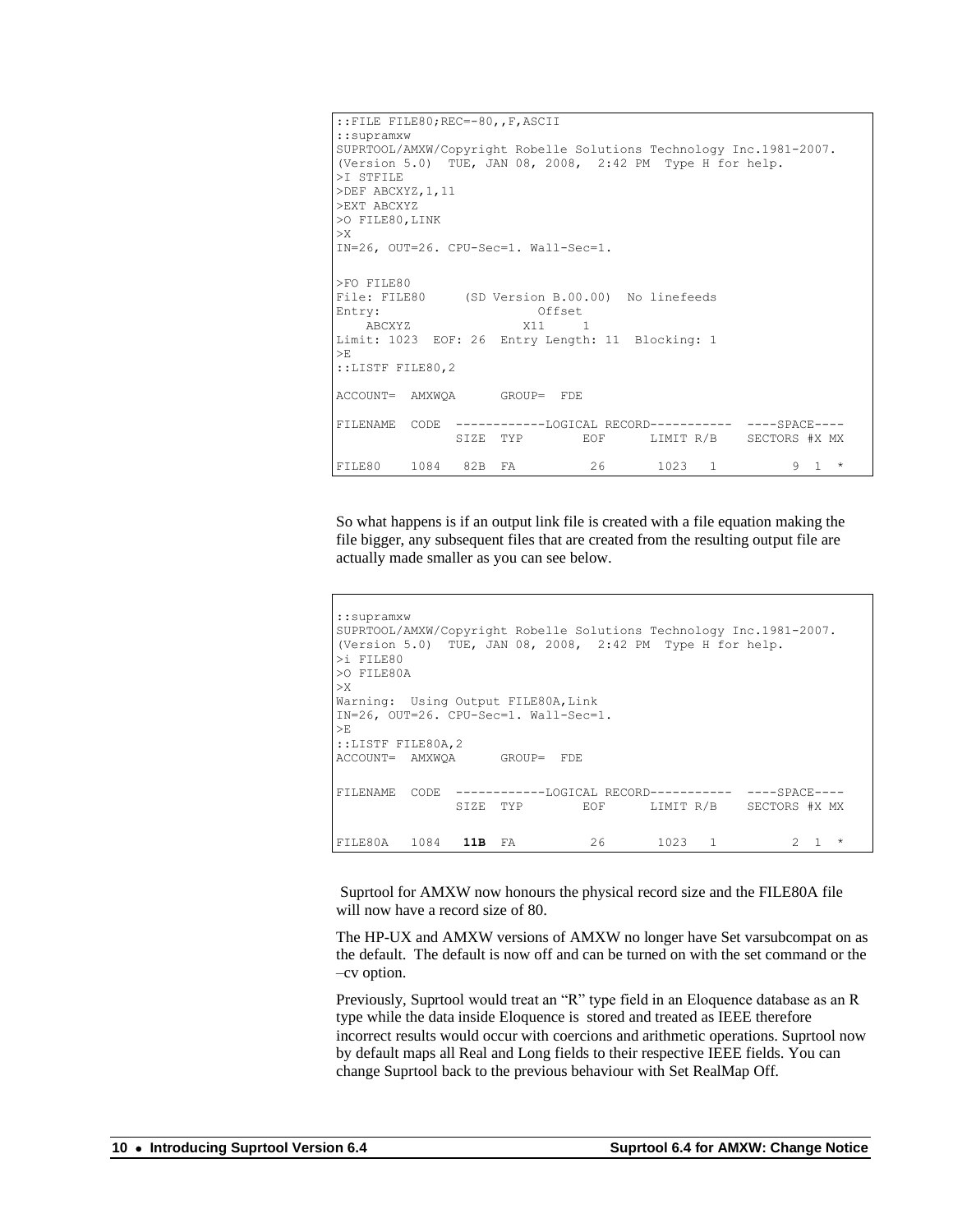A form command will still show the fields as being "R2" or "R4", but internally Suprtool will treat as IEEE, which is how Eloquence stores and treats the numbers.

Consequently, STExport will now support items in SD files that are condidered R type, however it correctly will map them to IEEE.

Suprtool/UX 5.0 is now compatible with all versions of HP-UX 11.2x, as well as Oracle version 8 and higher.

Suprtool/UX version 4.8.02 and lower is compatible with HP-UX 9.0 and higher and Oracle 7.

Fastread option is now set to On for Suprtool for HP-UX the regular version. The Dynamic loading version of Suprtool has a default value of off to start.

Suprtool 5.2 is necessary for use with Oracle 11 and case sensitive passwords.

#### <span id="page-10-0"></span>**Itanium Compatibility**

There are a couple of differences in the Itanium version of Suprtool, which you need to be aware of.

**The DBEdit module is not available in the Itanium versions of Suprtool. This module is invoked by the EDIT command.**

**The layout for the Verify command is slightly different then the PA-RISC versions of Suprtool.**

## <span id="page-10-1"></span>**CPU Serial Number (uname)**

This program runs only on CPUs whose serial numbers have been encoded (the "uname" on HP-UX). If it fails to run and you get an "invalid HPSUSAN" error message, contact Robelle for assistance, via **support@robelle.com** or the support number at 1-800-453-8970.

### <span id="page-10-2"></span>**Documentation**

The user manual contains the full description of all the Suprtool suite of products including Dbedit, Suprlink, STExport, and Suprtool2, as well as usage tips and commands for each. The manuals are up to date with all the latest changes. To see only the changes in the latest version, see the "What's New" section of the manual.

You can download our manuals and Change Notices in various formats and order printed (hardcopy) manuals from our web site at:

[http://www.robelle.com/library/manuals/.](http://www.robelle.com/library/manuals/)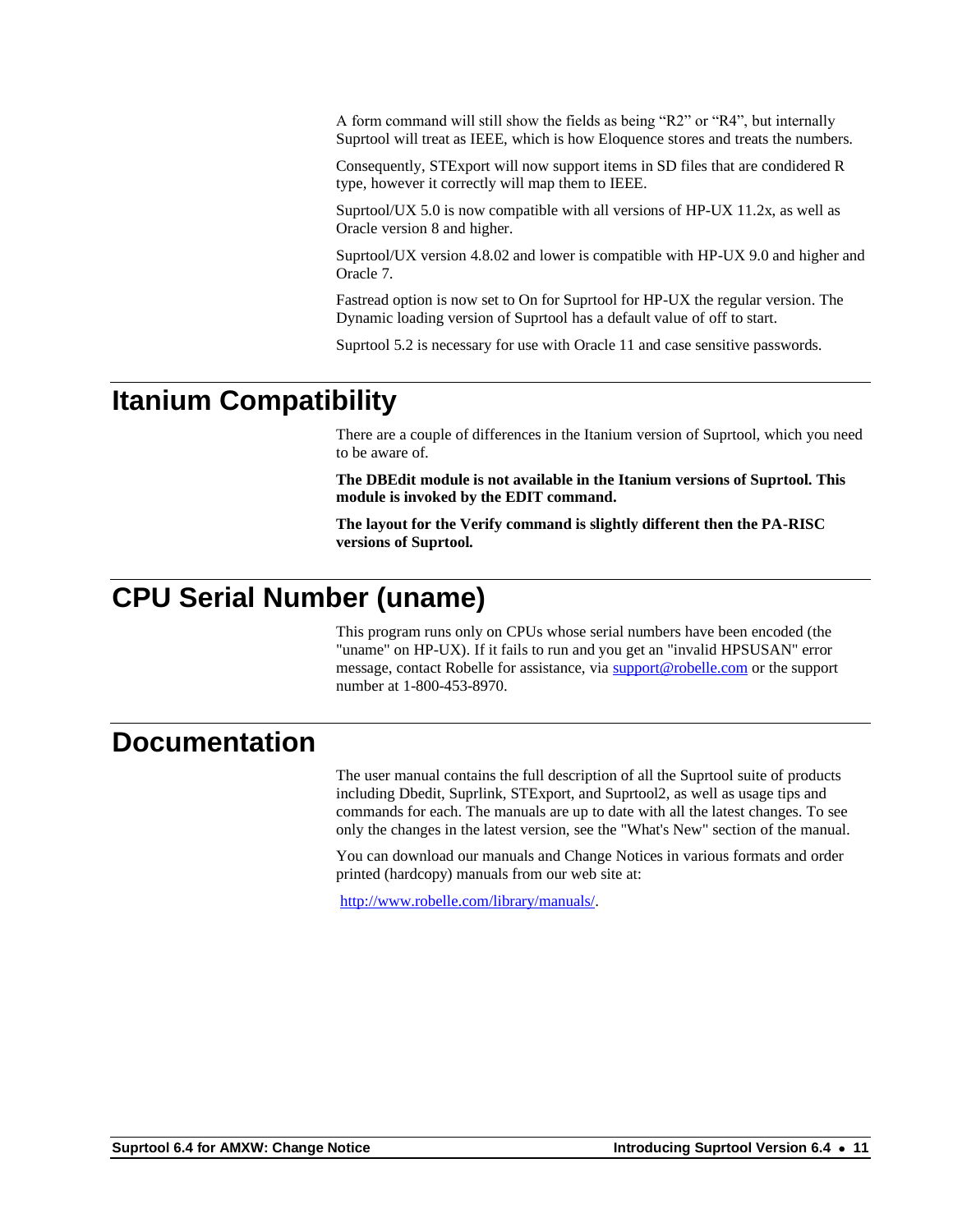# <span id="page-11-0"></span>**Installation**

#### <span id="page-11-1"></span>**Overview**

The following instructions describe the installation process of a new Suprtool release. The new version overwrites an existing version of Suprtool on your HP-UX system.

# <span id="page-11-2"></span>**Installation Instructions**

Suprtool for AMXW builds and instructions are now custom for everyone. If you are looking for your latest release of Suprtool for AMXW, please contact Neil Armstrong at neil@robelle.com

### <span id="page-11-3"></span>**Installation Assistance**

If you have any questions or run into any problems, please call us. Technical support is available on weekdays from 8 a.m. to 4 p.m. Pacific time at 1.289.480.1060. Technical support can also be obtained via e-mail at[: support@robelle.com](mailto:support@robelle.com) If your new version of software will not run, you can page someone from technical support by calling the support number, or you can typically easily run extend with the disaster option to tide you over until business hours. Instructions for this are available at:

<http://www.robelle.com/disaster/>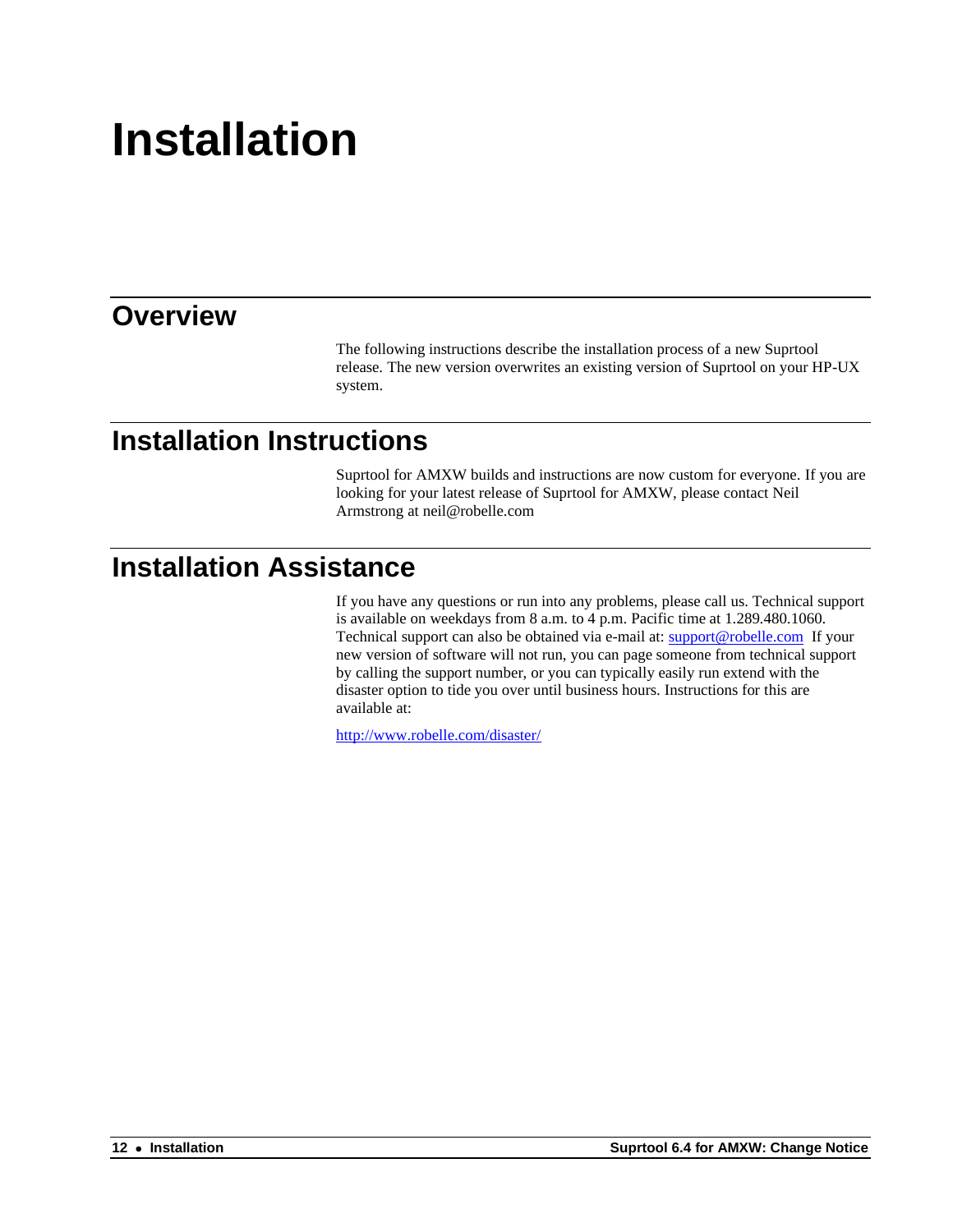# <span id="page-12-0"></span>**Introduction**

Suprtool is constantly being updated with new features. The following section describes the new enhancements to Suprtool since Suprtool 6.3

# **Rport**

Rport has improved and consistent spacing, between the Detail, Subtotal and Total lines.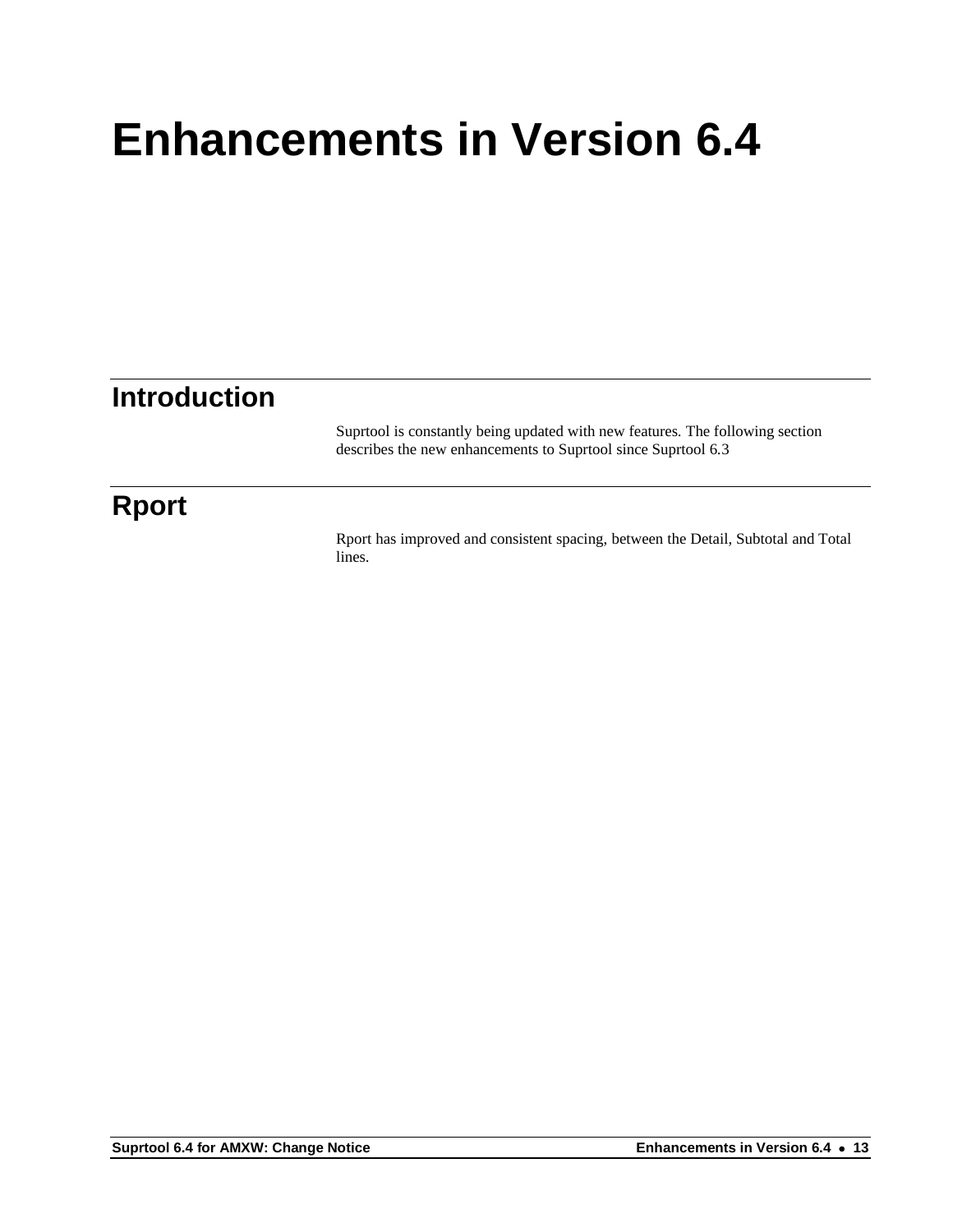### <span id="page-13-0"></span>**Introduction**

Suprtool is constantly being updated with new features. The following section describes the new enhancements to Suprtool since Suprtool 6.2

## <span id="page-13-1"></span>**Set SDItemNoExt**

Non-MPE versions of Suprtool didn't update the Item information, decimals and date like the MPE version does, when an extract command wasn't entered. You can turn this off with set sditemnoext off, but the default is on to have it behave in the same manner as the MPE version.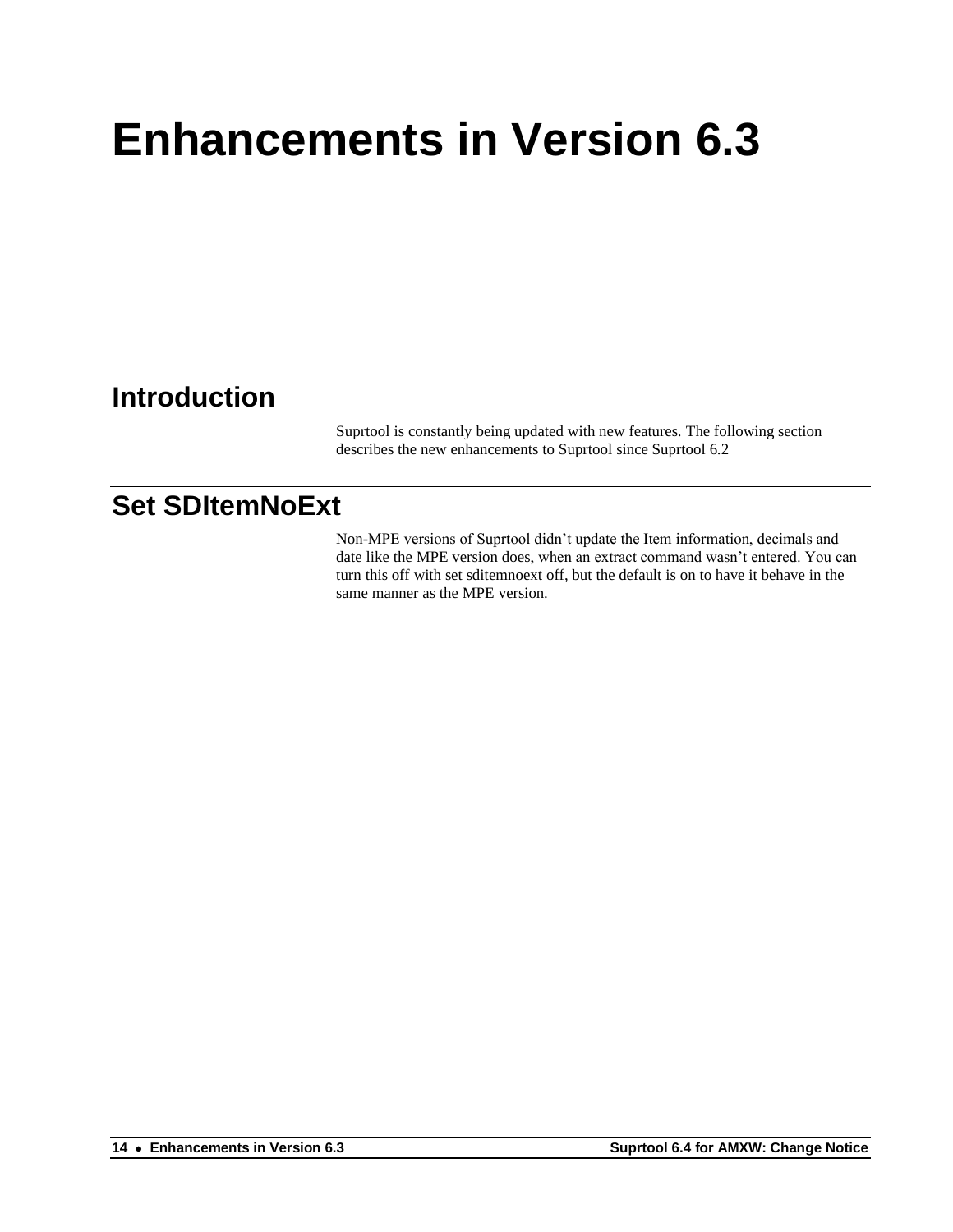#### <span id="page-14-1"></span><span id="page-14-0"></span>**Introduction**

Suprtool is constantly being updated with new features. The following section describes the new enhancements to Suprtool since Suprtool 6.1.10.

### <span id="page-14-2"></span>**Rport Set Pagelen**

Rport will Page Break by default at 24 lines, you can set a Page Break to any integer value greater than 10. When Rport reaches the number of lines for a page the Titles and headings are re-printed and Rport continues on printing, detail and subtotal lines.

### <span id="page-14-3"></span>**Rport Subtotal**

Rport will follow all levels of sort specified in the Self-Describing file, and will produce a subtotal line when each level break is made.

#### <span id="page-14-4"></span>**Rport Set Maxlen**

Rport will by default calculate the maximum size of a field, including, commas, decimals and dollar signs. The previous version just took into account, decimals. This is on by default, you can just use the old calculation by adding set maxlen off to your rportmgr file.

#### <span id="page-14-5"></span>**Rport Comma**

Rport has a new command called comma, where you can specify a fieldname or list of fieldnames to tell Rport to add commas to a given numeric field, when it is reported on and converted to ascii. The same rules will apply for a given fields subtotal and total field. This command can only be entered after the input command.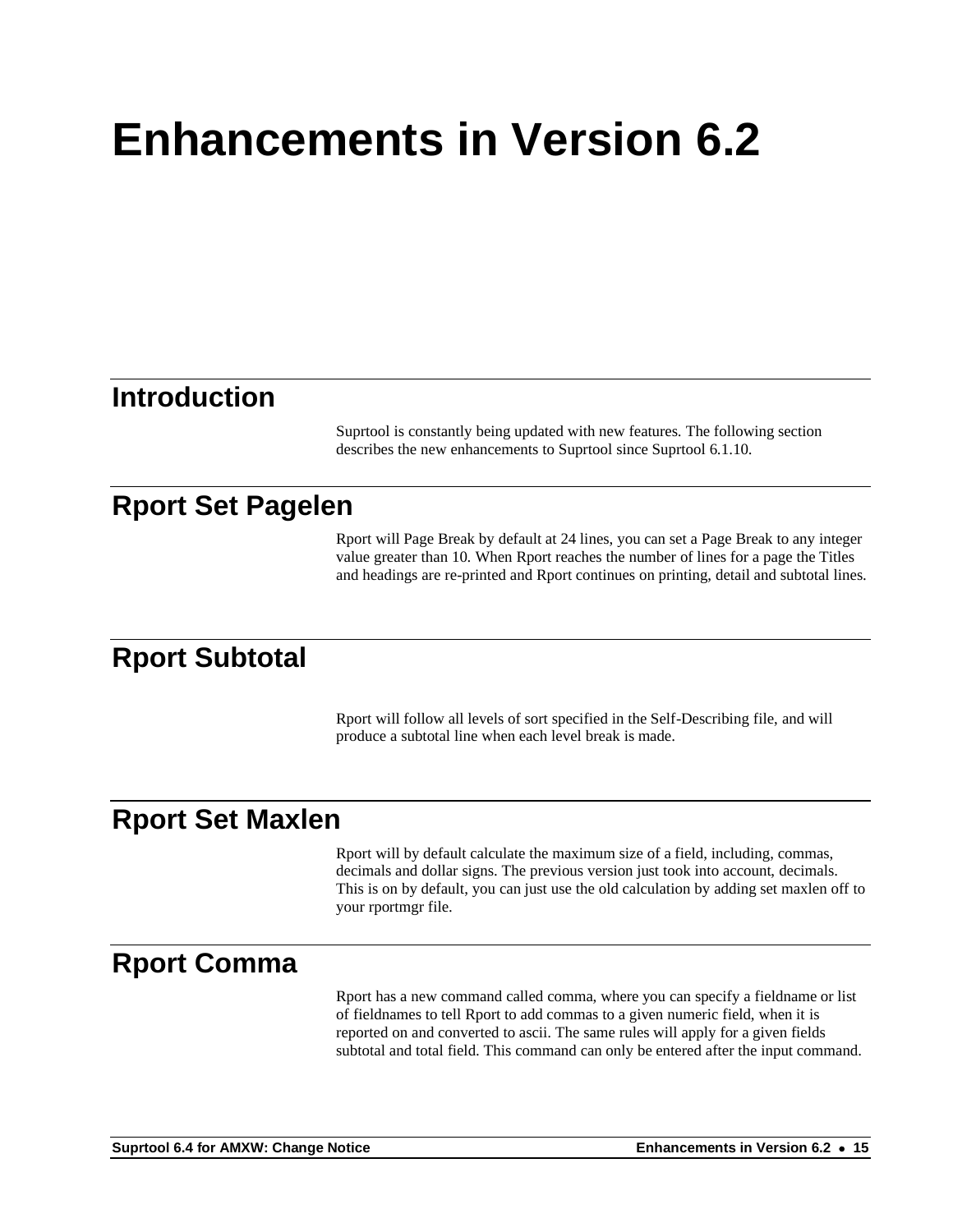## <span id="page-15-0"></span>**Rport Hide**

Rport has a new command called Hide which when given a fieldname will remove that field from the report. The report will be adjusted accordingly and also the Hide command must be entered after the input command.

## <span id="page-15-1"></span>**System Commands**

If the user id isn't found or a shell name isn't returned the Open version of Suprtool suite of products will assume a shell of /bin/bash.

# <span id="page-15-2"></span>**\$Month(\$stddate())**

The combination of nested \$stddate within \$month would handle months with 31 days incorrectly if the from date was a month with less that 31 days and the to month was a month with 31 days.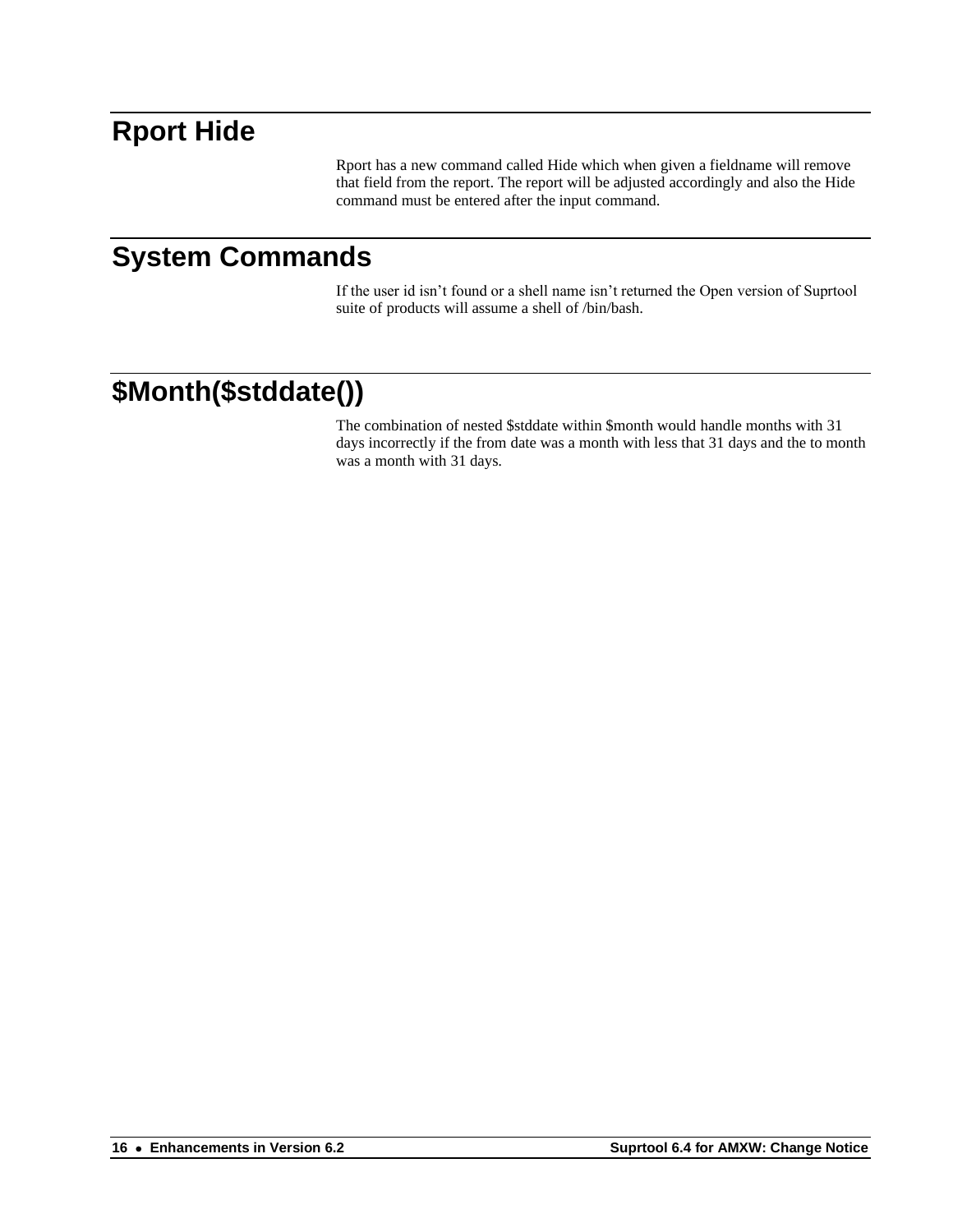## <span id="page-16-1"></span><span id="page-16-0"></span>**Introduction**

Suprtool is constantly being updated with new features. The following section describes the new enhancements to Suprtool since Suprtool 6.1.

# <span id="page-16-2"></span>**Rport**

All versions of Suprtool, MPE, HP-UX (PA-Risc and Itanium), and Suprtool / Open have a new component called Rport, which is a simple report writer.

The code below represents one of the more complicated reports and shows some of the attributes that you can control. Rport works off of self-describing files and is available on MPE, HP-UX (PA-Risc and Itanium) and on all Linux platforms that Suprtool/Open runs on.

The Title command divides the lines into quadrants, primarily, left, center and right and two lines are supported. The heading column option prints the Heading information specified in each column. You can also specify Heading Fieldnames, where Rport will divide the field name into each column, and you can do your own layout for each Heading Line:

| head 1 Add " CharIntege  | Double<br>Packed | Packed* | Ouad"  |
|--------------------------|------------------|---------|--------|
| head 1 Add " IdLogica    | DblLog Zoned"    |         |        |
| head 2 add "Field Field" | Field<br>Field   | Field   | Field" |
| head 2 add " Field Field | Field Field"     |         |        |

The Size command tells Rport the maximum size of the column for the data. By default, Rport picks the maximum size that a field will be when converted to Ascii, as shown in the following table:

| <b>Field Format</b> | <b>Output Size</b> |  |
|---------------------|--------------------|--|
| II, J1              | 6 bytes            |  |
| I2, J2              | 11 bytes           |  |
| I3, J3              | 16 bytes           |  |
| I4, J4              | 20 bytes           |  |
| K1                  | 5 bytes            |  |
| K2                  | 10 bytes           |  |
|                     |                    |  |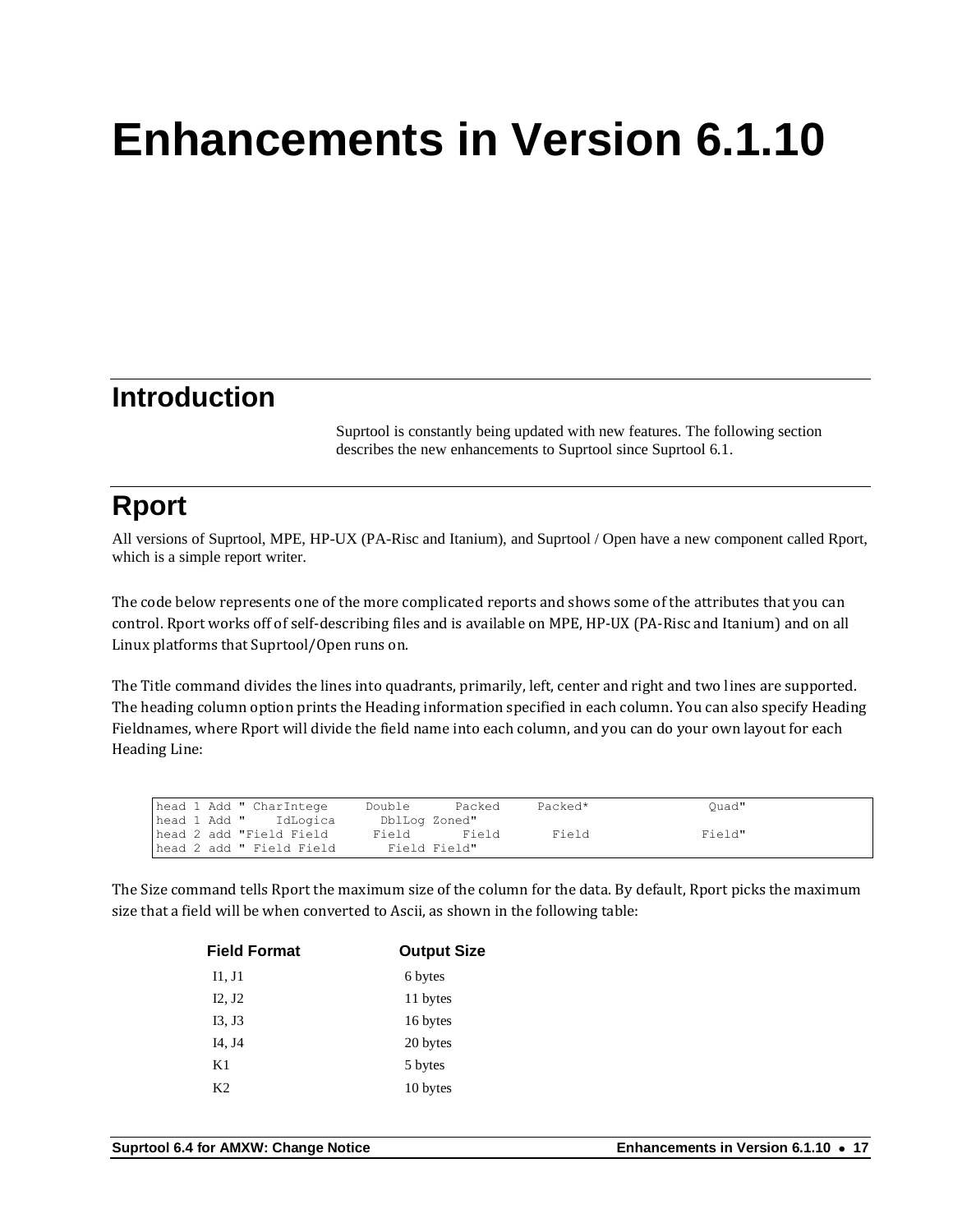| E2             | 12 bytes       |
|----------------|----------------|
| E4             | 23 bytes       |
| R <sub>2</sub> | 12 bytes       |
| $Z_n$          | $n+1$ bytes    |
| P <sub>n</sub> | <i>n</i> bytes |

The integer specified beside the fieldname is the length for the field to use for the report. If the data overflows the field will be filled with asterisks. The Subtotal and Total commands are pretty self-explanatory.

| in file1.rporttst                                                           |
|-----------------------------------------------------------------------------|
| title line 1 left RPNAME "SampReport"                                       |
| title line 1 center RPCOMPANY "Robelle Solutions"                           |
| title line 1 right rppageno tag "Page No : "                                |
| title line 2 left rpdate tag "Date : "                                      |
| title line 2 right rpruntime tag "Run Time : "                              |
| head 1 col "Char"                                                           |
| head 2 col "Field"                                                          |
| head 1 col "Integer"                                                        |
| head 2 col "Field"                                                          |
| head 1 col "Double"                                                         |
| head 2 col "Field"                                                          |
| head 1 col "Packed"                                                         |
| head 2 col "Field"                                                          |
| head 1 col "Packed*"                                                        |
| head 2 col "Field"                                                          |
| head 1 col "Quad"                                                           |
| head 2 col "Field"                                                          |
| head 1 col "Id"                                                             |
| head 2 col "Field"                                                          |
| head 1 col "Logical"                                                        |
| head 2 col "Field"                                                          |
| head 1 col "DblLog"                                                         |
| head 2 col "Field"                                                          |
| head 1 col "Zoned"                                                          |
| head 2 col "Field"                                                          |
| size int-field 8                                                            |
| size dbl-field 8                                                            |
| size packed-field 7                                                         |
| size packed*-field 7                                                        |
| size quad-field 7                                                           |
| size logical-field 7                                                        |
| size dbllog-field 7                                                         |
| size zoned-field 8                                                          |
| subtotal int-field dbl-field packed-field packed*-field quad-field id-field |
| subtotal logical-field dbllog-field zoned-field                             |
| total int-field dbl-field packed-field packed*-field quad-field id-field    |
| total logical-field dbllog-field zoned-field                                |
| out REPORT01                                                                |
| xeq                                                                         |

The above code creates the following report. The report shows that it can handle most data types (the field names are the data types) and provides a simple layout and automatically aligns the subtotals and the total lines. The subtotaling works off the sorted field, (in this case char-field) and prints a subtotal line each time the char-field changes.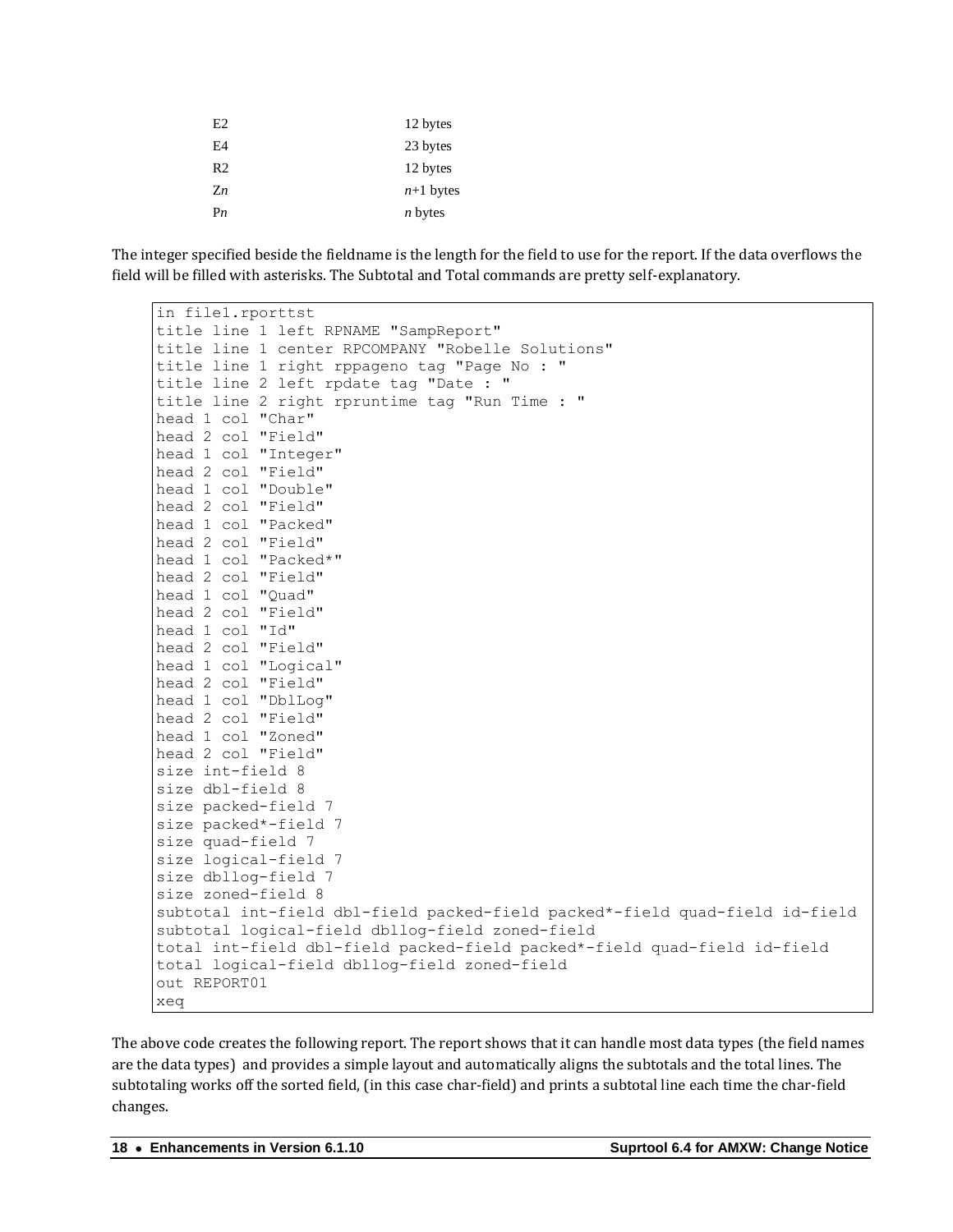SampReport Robelle Solutions Page No: 1 Date: 20191024 Run Time: 12:45 Char Integer Double Packed Packed\* Quad Id Logical DblLog Zoned Field Field Field Field Field Field Field Field Field Field 11111 11.11 111.11 +111.11 +111.11 111.11 1 11.11 111.11 111.11 11.11 111.11 +111.11 +111.11 111.11 1 11.11 111.11 111.11 22222 22.22 222.22 +222.22 +222.22 222.22 1 22.22 222.22 222.22 22222 22.22 222.22 +222.22 +222.22 222.22 2 22.22 222.22 222.22 44.44 444.44 +444.44 +444.44 444.44 3 44.44 444.44 444.44 33333 33.33 333.33 +333.33 +333.33 333.33 1 33.33 333.33 333.33 33333 33.33 333.33 +333.33 +333.33 333.33 2 33.33 333.33 333.33 33333 33.33 333.33 +333.33 +333.33 333.33 3 33.33 333.33 333.33 99.99 999.99 +999.99 +999.99 999.99 6 99.99 999.99 999.99 44444 44.44 444.44 +444.44 +444.44 444.44 1 44.44 444.44 444.44 44444 44.44 444.44 +444.44 +444.44 444.44 2 44.44 444.44 444.44 44444 44.44 444.44 +444.44 +444.44 444.44 3 44.44 444.44 444.44 44444 44.44 444.44 +444.44 +444.44 444.44 4 44.44 444.44 444.44 177.76 1777.76 +1777.76 +1777.76 1777.76 10 177.76 1777.76 1777.76 55555 55.55 555.55 +555.55 +555.55 555.55 1 55.55 555.55 555.55 55555 55.55 555.55 +555.55 +555.55 555.55 2 55.55 555.55 555.55 55555 55.55 555.55 +555.55 +555.55 555.55 3 55.55 555.55 555.55 55555 55.55 555.55 +555.55 +555.55 555.55 4 55.55 555.55 555.55 55555 55.55 555.55 +555.55 +555.55 555.55 5 55.55 555.55 555.55 277.75 2777.75 +2777.75 +2777.75 2777.75 15 277.75 2777.75 2777.75 611.05 6111.05 +6111.05 +6111.05 6111.05 35 611.05 6111.05 6111.05

#### <span id="page-18-0"></span>**\$BOM and \$EOM**

Suprtool has two new subfunctions called \$BOM and \$EOM which are now available in the \$stddate and \$month functions. The \$bom returns the beginning of the month date, "01" and the \$eom, returns the end of the month for the given date.

For Example, the \$stddate function will return the converted curdate, with either the beginning of the month for the day or the end of the month for the given curdate.

```
in file131
item curdate, date, ddmmyyyy
ext curdate
ext curbom=$stddate(curdate,$bom)
ext cureom=$stddate(curdate,$eom)
```
You can also use \$stddate to convert a date that is already in ccyymmdd format to the beginning of the month or the end of the month respectively.

You can also use \$bom and \$eom as part of the \$month function even if the date is not in ccyymmdd format.

```
Item curdate, date, ddmmyyyy
ext curdate
ext curbom=$month($stddate(curdate),+6,$bom)
ext cureom=$month($stddate(curdate),+6,$eom)
```
### <span id="page-18-1"></span>**String Function Checks**

Some of the String functions in Suprtool did not have proper length checks in place to ensure that an overflow wouldn't occur for specific functions. The length for most string fields to be checked is 4095 bytes. Suprtool will now throw a more generalized error of: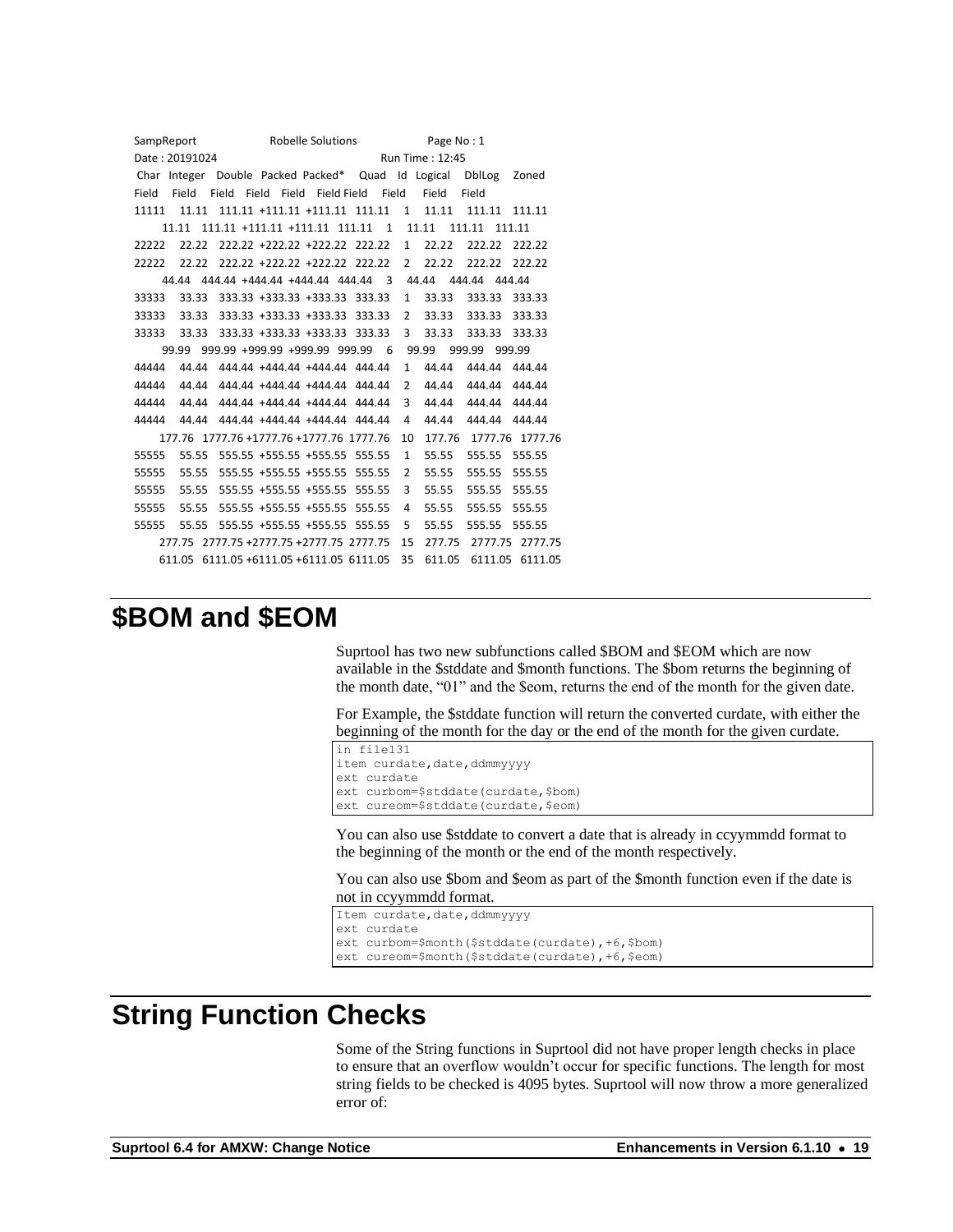If a function is longer than the 4095, the field is potentially corrupted and/or truncated.

### <span id="page-19-0"></span>**Sdlinux for Linux**

SDLinux is a utility that will convert the Self-Describing information, such that Suprtool/Open can read the file. Specifically, it is meant to convert the .sd file from an HP-UX system to be read on Linux natively.

Sdlinux, will change the sd version field which tells Suprtool/Open the endianness of the sd file.

| <b>SD</b> Version | Endianness                | Extended<br><b>Names</b> |
|-------------------|---------------------------|--------------------------|
| <b>B.00.00</b>    | BIG (HP-UX) LITTLE(LINUX) | NO                       |
| <b>B.00.01</b>    | BIG (HP-UX) LITTLE(LINUX) | <b>YES</b>               |
| <b>B.00.02</b>    | <b>BIG</b>                | NO.                      |
| <b>B.00.03</b>    | <b>BIG</b>                | <b>YES</b>               |

The sdlinux utility has four options, -f, -r, -h and –d. Only one option can be specified at any given time:

| Option | <b>SD</b> Version                                          | Integer Field                                                        |
|--------|------------------------------------------------------------|----------------------------------------------------------------------|
| $-f$   | $B.00.00$ becomes $B.00.02$ and<br>B.00.01 becomes B.00.03 | Any integer/logical field<br>gets flagged as BE.                     |
| -r     | B.00.02 becomes B.00.00 and<br>B.00.03 becomes B.00.01     | Any integer/logical field<br>gets the Endianness flag<br>turned off. |
| -h     | B.00.02 becomes B.00.00 and<br>B.00.03 becomes B.00.01     | No effect.                                                           |
| -d     | No effect.                                                 | Any integer/logical field<br>gets the Endianness flag<br>turned off. |

The sdlinux utility gets run with the above options and a filename for an argument as in:

| ./sdlinux '-ffilename' |
|------------------------|
| ./sdlinux '-rfilename' |
| ./sdlinux '-hfilename' |
| ./sdlinux '-dfilename' |

The filename specified just needs to be the data file name not the sd filename. Regardless, sdlinux will figure out what to do if the .sd extension is in the filename argument.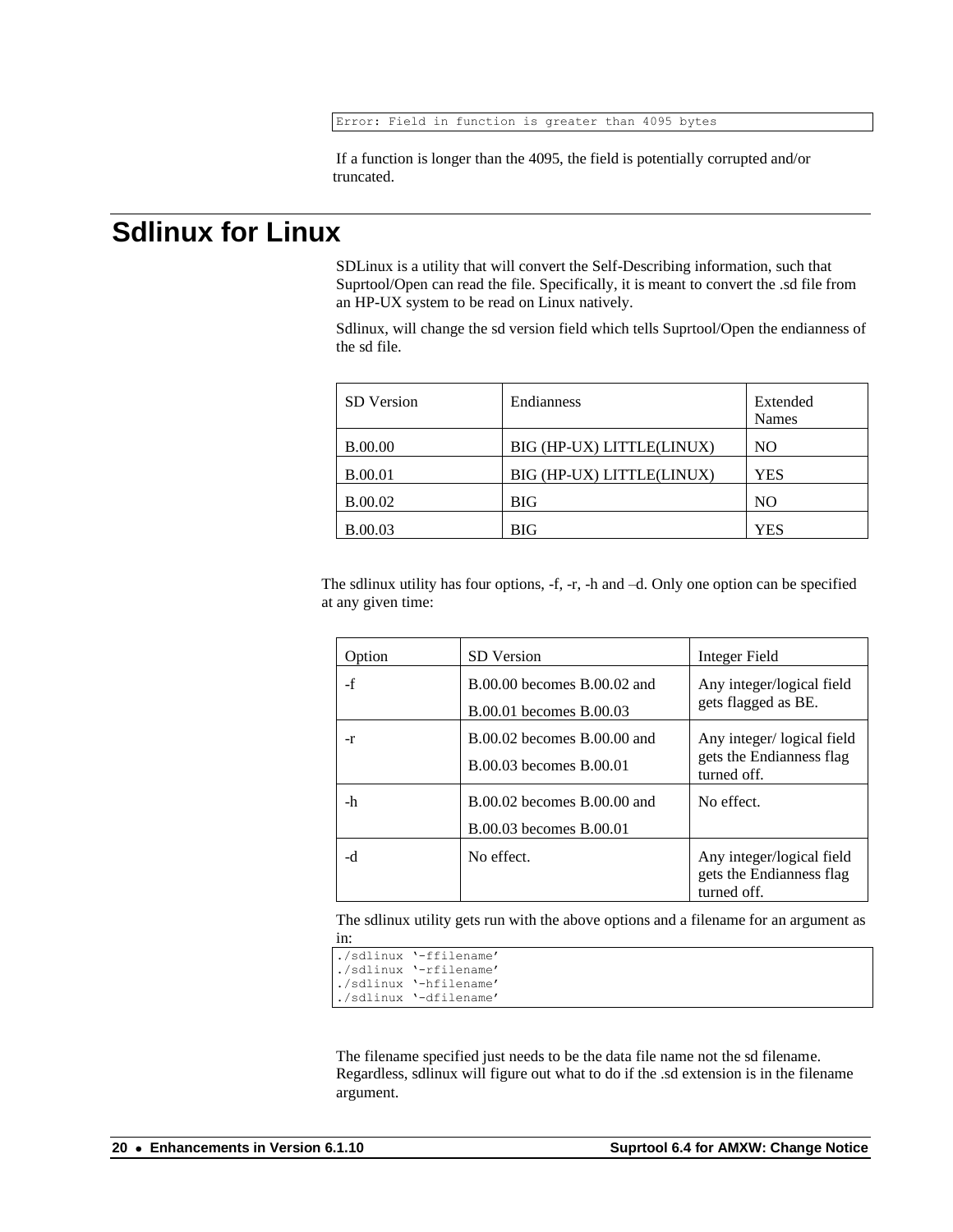# <span id="page-20-0"></span>**Set Limits Override On | Off**

Set Limits OverRide tells Suprtool for MPE to ignore any subsequent Set Limits TableSize command. This was added since the new MPE table size is now 2 GB and works well without any limit. It was also added as Suprtool 4.4 and lower did not calculate the Set Limits Tablesize limit properly. So, if a user had Set Limits Tablesize 25, Suprtool would allow for a table greater than that old limit, while the new version of the table would stop with "Table Full" as prescribed by the command.

Overriding the TableSize, allows for customers to set in a global suprmgr file and not have to search thru code to remove the specific command.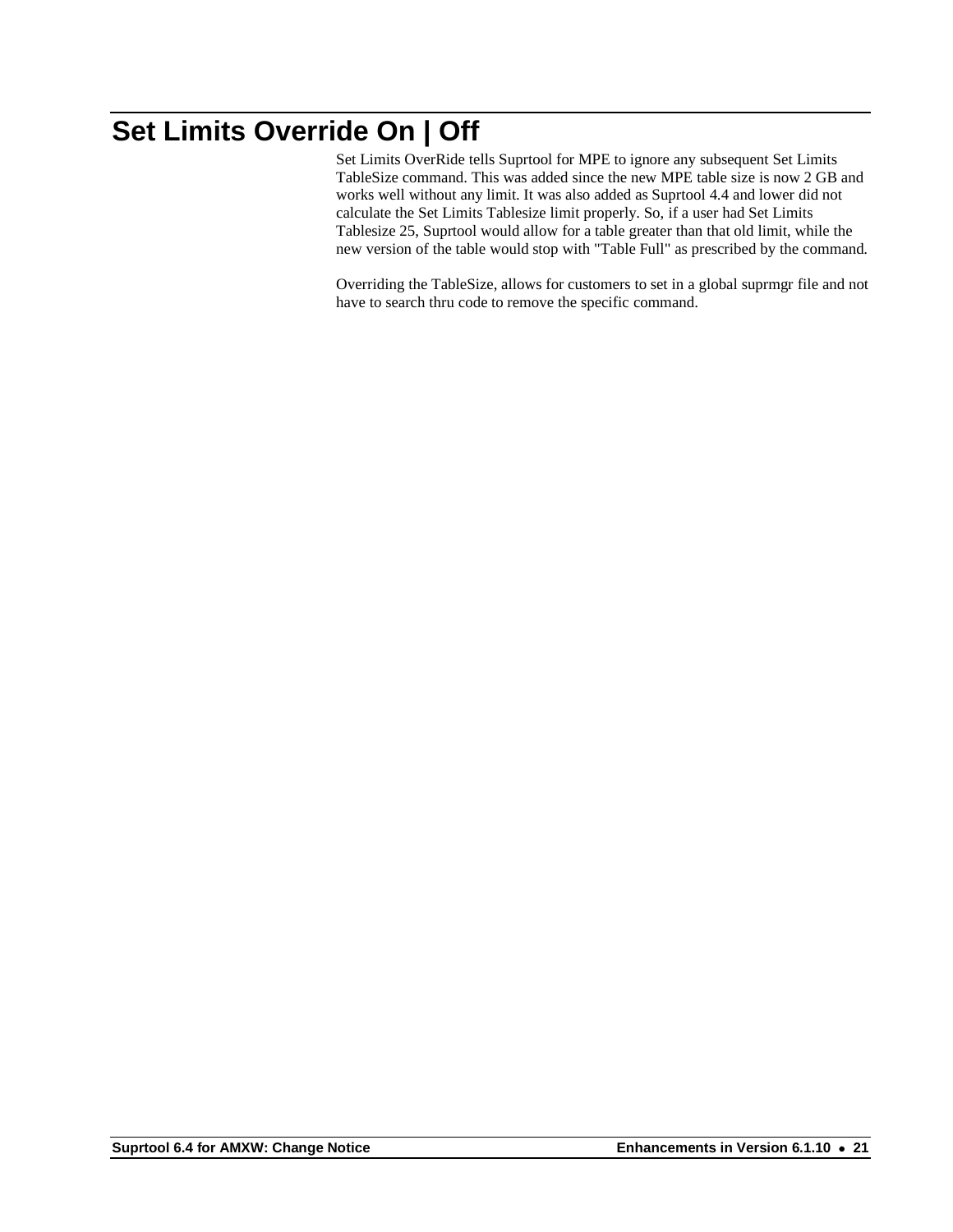### <span id="page-21-1"></span><span id="page-21-0"></span>**\$Length**

Suprtool has a new function called \$length which returns a double integer number that is the length of a given byte or numeric field. For byte type fields Suprtool starts at the right most byte position to look for any non-space character and calculates the length of the data. For numeric fields Suprtool will convert the number to display and starting on the left will search for any non-zero character to establish the length.

Below is an excerpt from the manual, that describes how it can be used:

## <span id="page-21-3"></span><span id="page-21-2"></span>**\$LENGTH (Works on Byte-type and numeric fields)**

Purpose of the \$length frunction is to return the length of the specified byte field as if the field has had the \$rtrim function applied or the position of the rightmost nonspace character.

#### **If Usage:**

if \$length(NAME) >= 15

#### **Extract Usage:**

Define LenField,1,4,double extract LenField=\$length(byte-field)

#### <span id="page-21-5"></span><span id="page-21-4"></span>**\$ROBELLE variable**

The \$ROBELLE variable on HP-UX and Open platforms has been expanded to 55 characters for the \$ROBELLE directory name when you are installing outside of /opt/robelle. You use the \$robelle variable to tell suprtool and all of the programs that come with suprtool where to find where it is installed.

#### <span id="page-21-6"></span>**Set EditSignNeutral**

The \$edit function converts data from numeric to byte and applies an edit mask to format the data. Neutral data is not considered to be signed so if you have neutral data, a positive sign will not be applied to the edit mask. With Set EditSignNeutral

**22** • **Enhancements in Version 6.1 Suprtool 6.4 for AMXW: Change Notice**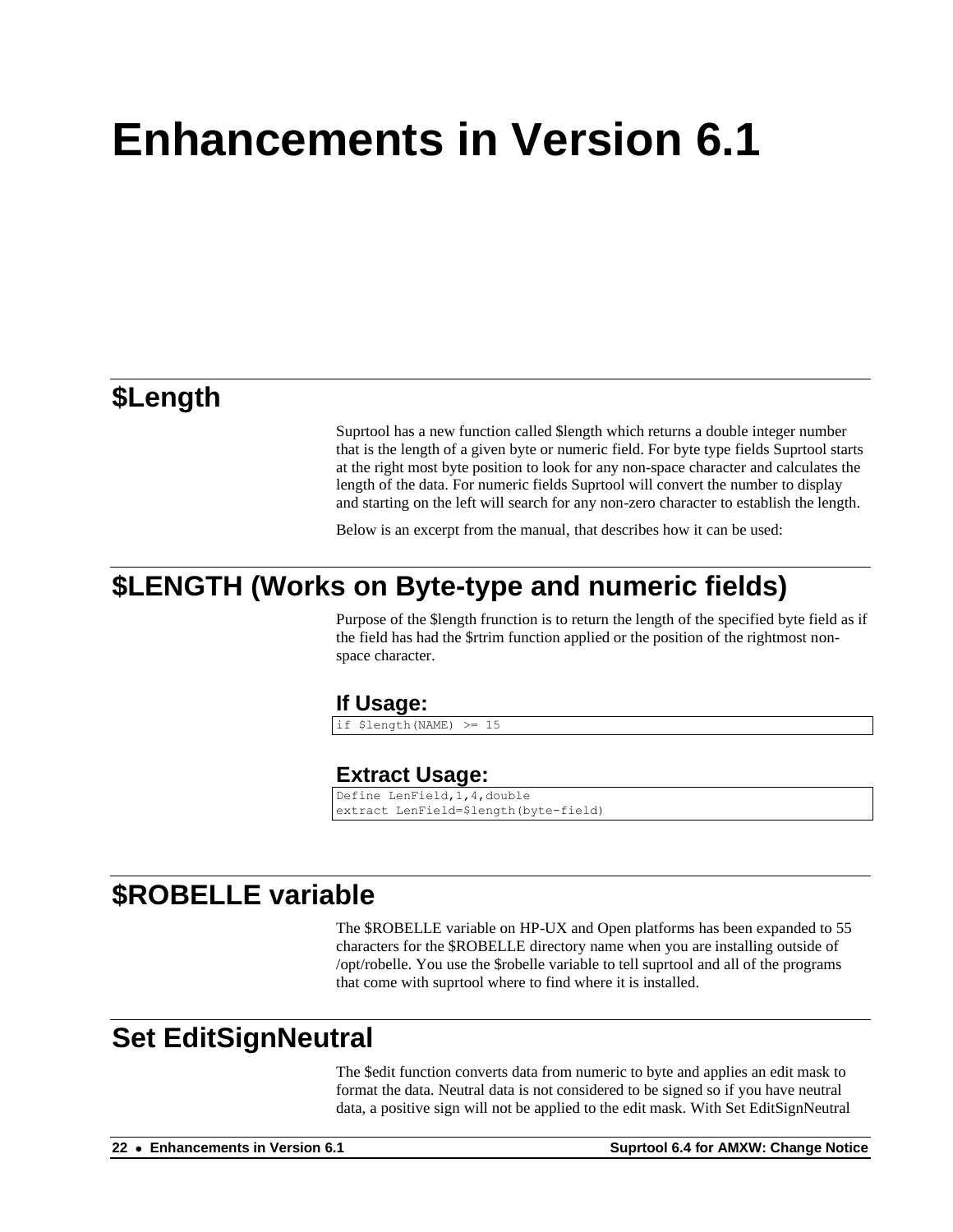turned on, Suprtool will consider the Neutral data to be positive and therefore print out the "+" or "DR", depending on the edit-mask used.

Set EditSignNeutral On

# <span id="page-22-0"></span>**STEXPORT**

STExport now supports 8196 bytes on the input, and the output file.

# <span id="page-22-1"></span>**SUPRLINK**

Suprlink now supports 8196 bytes on the input file, link file and 16384 bytes on the output file.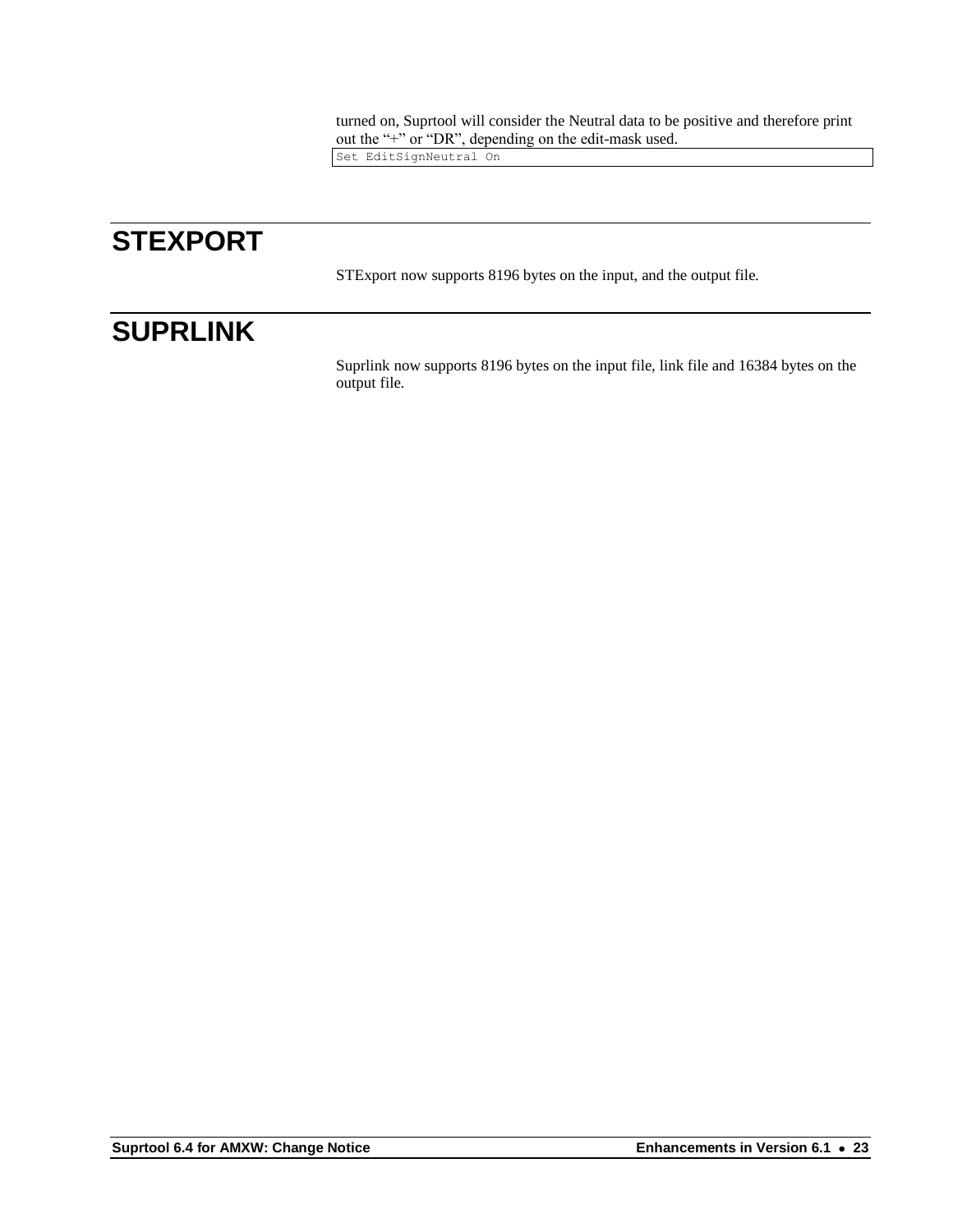#### <span id="page-23-4"></span><span id="page-23-3"></span><span id="page-23-2"></span><span id="page-23-1"></span><span id="page-23-0"></span>**Introduction** Suprtool is constantly being updated with new features. The following section describes the new enhancements to Suprtool since Suprtool 5.9 **BackwardChain** The Set command, Backwardchain when turned on will tell the Chain command to do a Backward Chained read. **List Command** The List command now has a NOSAMETO option to turn off the SAMETO feature. **\$INRECNUM** The if / extract commands can now utilize a new function called \$INRECNUM, which allows you to use the input record number in certain tasks. For example, the task below would find record number 11. In somefile If \$inrecnum=11 You can also, utilize the \$inrecnum function in the extract command: In somefile Def recnum,1,4,double Ext recnum=\$inrecnum The \$inrecnum function was designed to find records especially in the instance where duplicate records are in a particular data source and cannot be isolated by any other means. describes the new enhancements to Suprtool since Suprtool 5.9

# <span id="page-23-5"></span>**\$LEADZEROZ**

The if / extract commands can now utilize a new function called \$LEADZEROZ, which allows you to add leading zeroes to a specific display field. This was designed

**24** • **Enhancements in Version 6.0 Suprtool 6.4 for AMXW: Change Notice**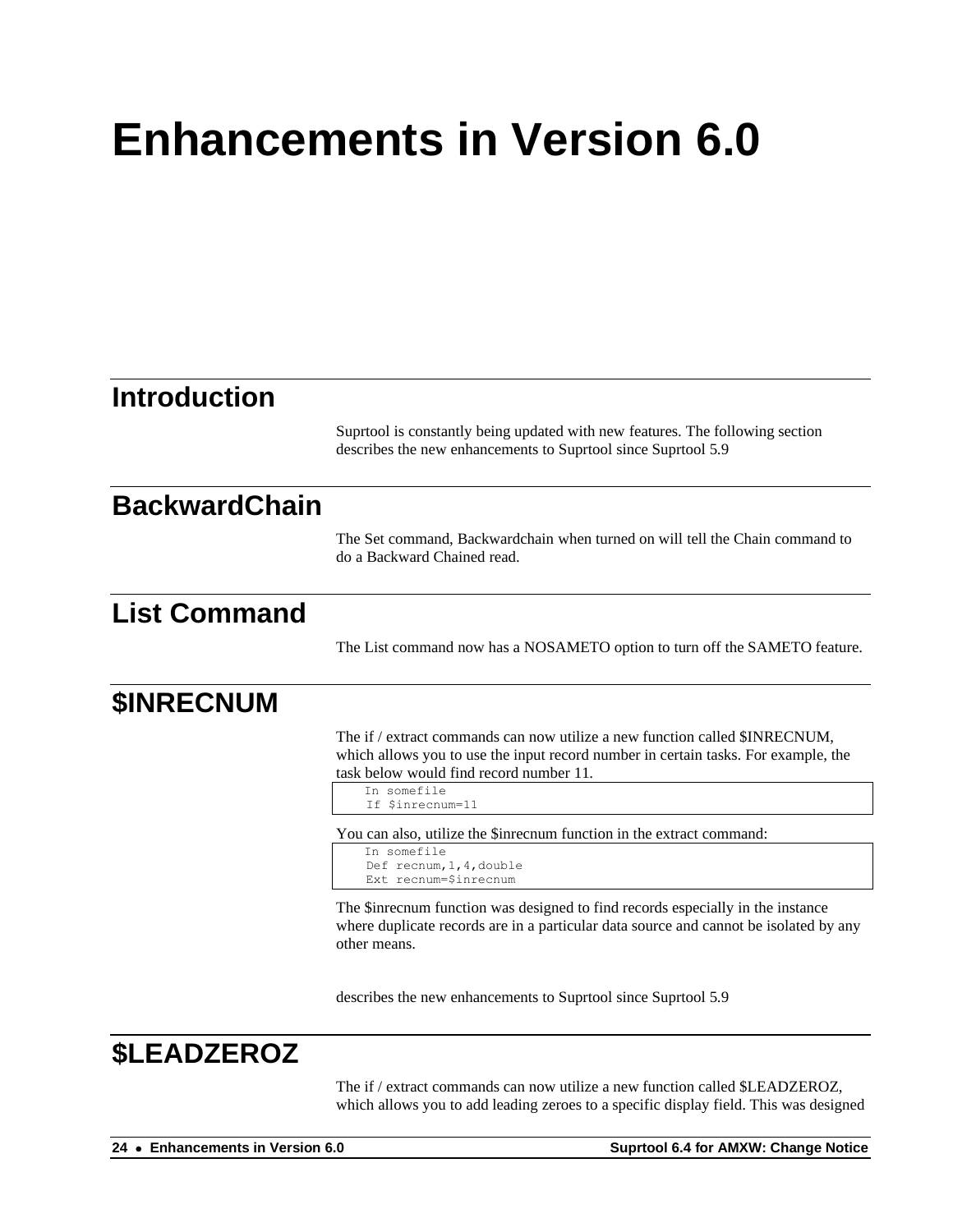specifically for the extract command and fixing up data but can be used in the if command as well.

\$NUMBER is capable of fixing up numbers, but the new \$LEADZEROZ function is more lightweight and simply adds leading zeroes and has an option to justify right as shown below. The source data looks like this:



Which can be fixed in the following manner:

RUN SUPRTOOL.PUB.ROBELLE

| SUPRTOOL/Copyright Robelle Solutions Technology Inc. 1981-2017.    |  |
|--------------------------------------------------------------------|--|
| (Version 6.0 Internal) Mon, Feb 27, 2017, 3:48 PM Type H for help. |  |
|                                                                    |  |
| >IN LEADZERO.SUPRTEST                                              |  |
| >DEF A, 1, 12, DISPLAY                                             |  |
| $>EXT A = $LEADZEROZ (A, J)$                                       |  |
| $\text{Out}$ *                                                     |  |
| $>$ xeq                                                            |  |
| 000000000001                                                       |  |
| 000000000002                                                       |  |
| 000000000003                                                       |  |
| 000000000004                                                       |  |
| 000000000005                                                       |  |
| 000000000006                                                       |  |
| 000000000007                                                       |  |
| 000000000008                                                       |  |
| 000000000009                                                       |  |
| 000000000010                                                       |  |
| 000000000012                                                       |  |
| 000000012345                                                       |  |
| 000000000220                                                       |  |
| IN=13, OUT=13. CPU-Sec=1. Wall-Sec=1.                              |  |

The \$LEADZEROZ function cannot fix issues like commas and decimal places in a display field, this can be handled by the \$number function.

#### <span id="page-24-0"></span>**\$LEADZEROB**

The if / extract commands can now utilize a new function called \$LEADZEROB, which allows you to add leading zeroes to a specific byte field. This was designed specifically for the extract command and fixing up data but can be used in the if command as well. The data looks like this: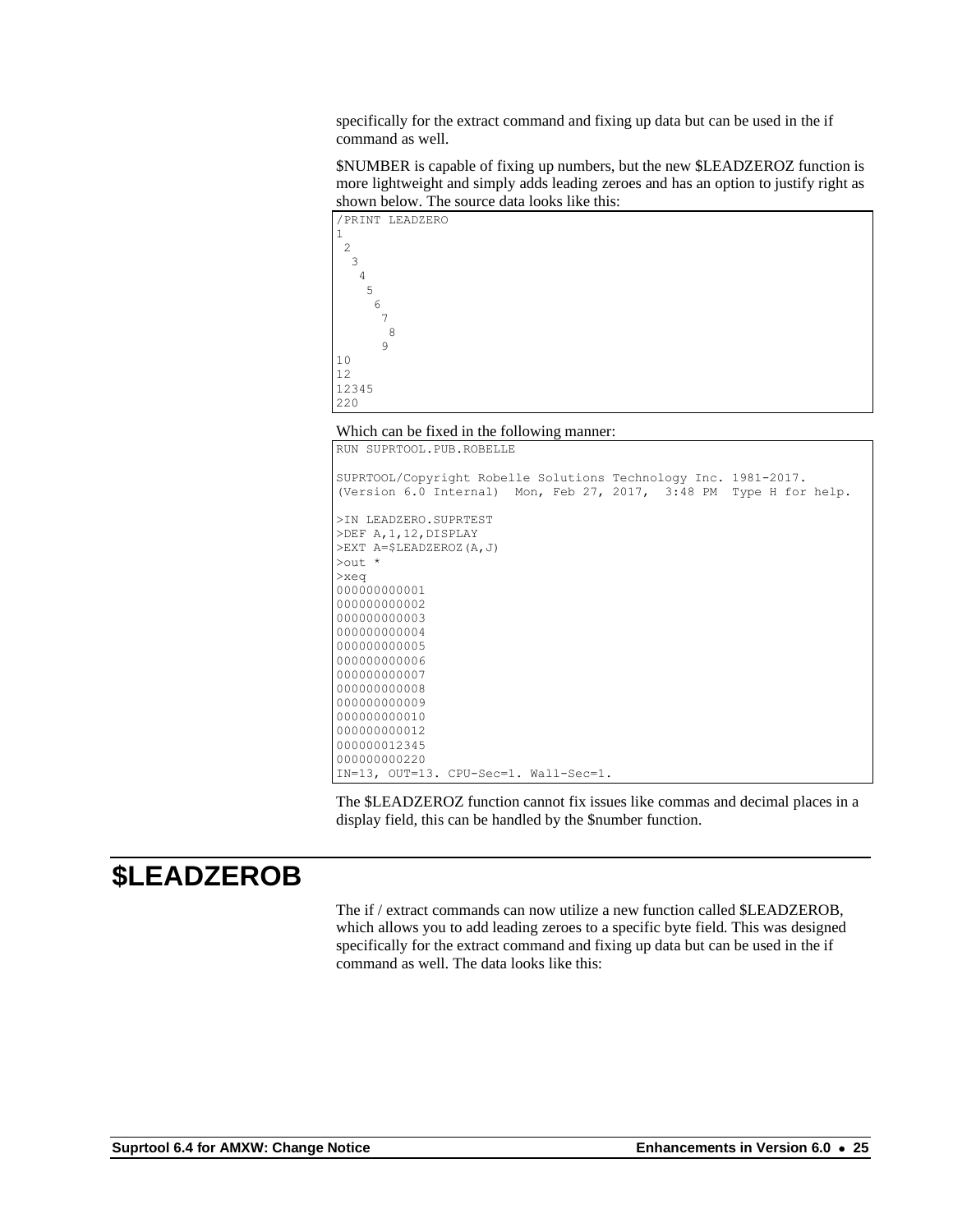<span id="page-25-0"></span>

# <span id="page-25-1"></span>**\$JUSTIFYL**

The if / extract commands can now utilize a new function called \$JUSTIFYL, which allows you to left justify text to the left side of a field.

```
>in leadzero
>def b,1,12,byte
>ext b=$justifyl(b)
>out *
>xeq
1
2
3
4
5
6
7
8
9
10
12
12345
220
IN=13, OUT=13. CPU-Sec=1. Wall-Sec=1.
```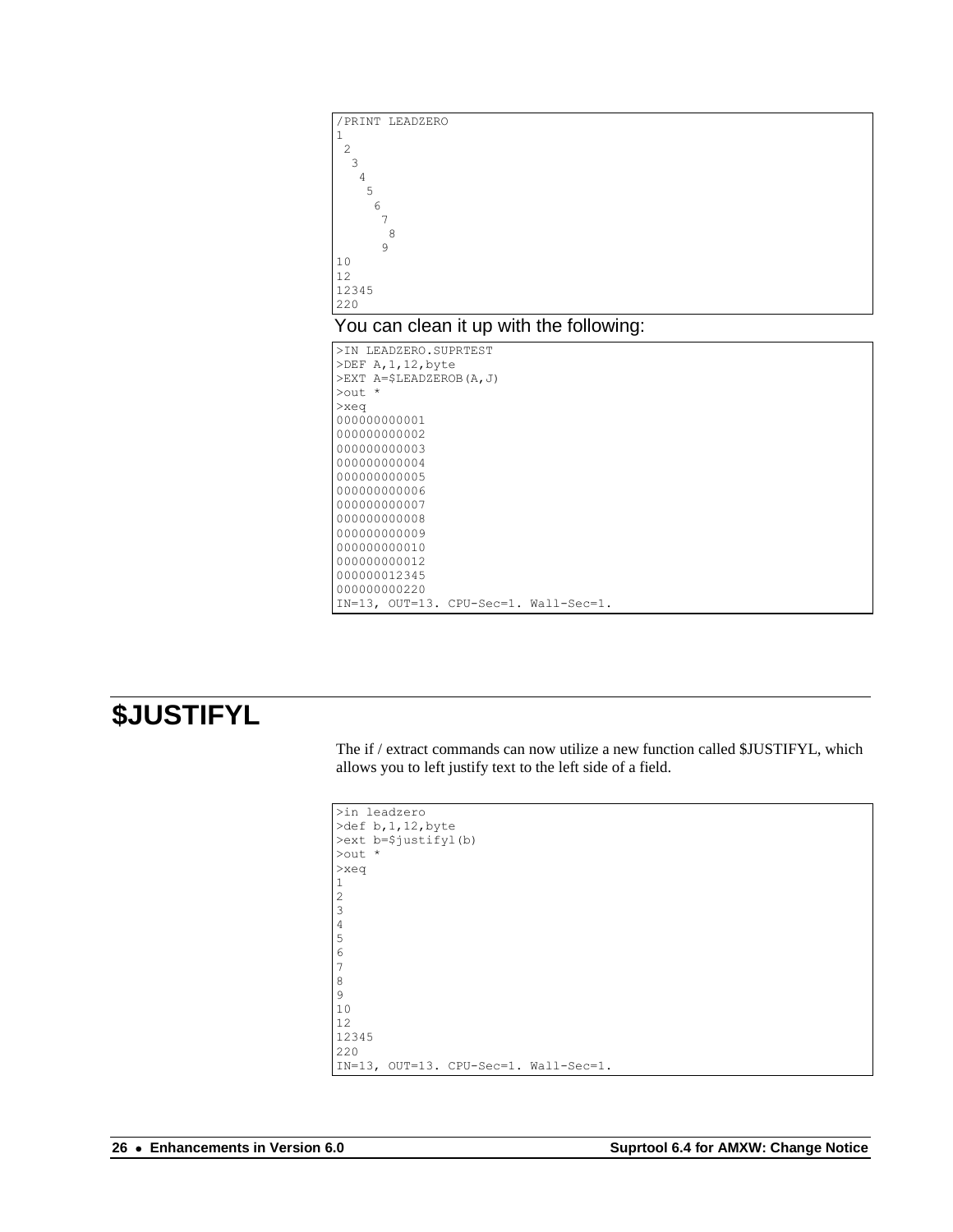# <span id="page-26-0"></span>**\$JUSTIFYR**

| The if / extract commands can now utilize a new function called \$JUSTIFYR, which |  |
|-----------------------------------------------------------------------------------|--|
| allows you to right justify text to the right side of a field.                    |  |

```
>in leadzero.suprtest
>def a,1,12,byte
>ext a=$justifyr(a)
>out *
>xeq
           1
 2
           3
 4
          \frac{5}{6}\sim 6
 7
           8
          9
         10
         12
       12345
         220
IN=13, OUT=13. CPU-Sec=1. Wall-Sec=1.
```
# <span id="page-26-1"></span>**\$RESPACE**

The if / extract commands can now utilize a new function called \$RESPACE, which allows you to fixup byte data that has multiple spaces in between text. For example, your data looks like this:

```
>in respace.suprtest
>def text,1,40
>ext text
>out *
>xeq
this is a test
 this is a test
this is a test
this is a test
this is a test
this is a test
please note this is a test
this is a test
this is a test
this is a test
      this is a test
this is a test
this is a test
this is a test
dummy record
this is a not test
silly record
IN=30, OUT=30. CPU-Sec=1. Wall-Sec=1.
```
It can easily be fixed up and converted to what is shown below: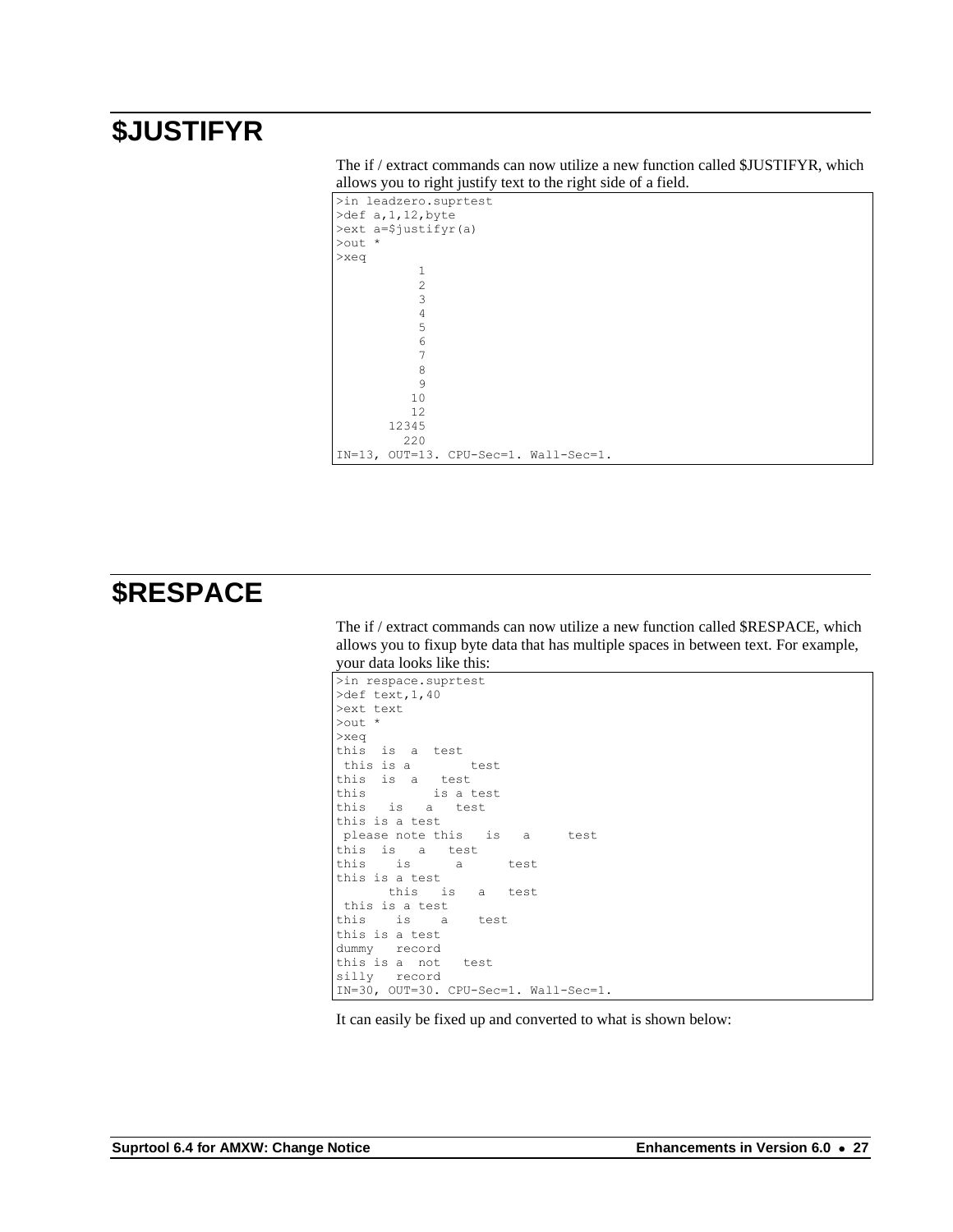| >in respace.suprtest                  |
|---------------------------------------|
| >ext text=\$respace(text, J)          |
| $\text{Out}$ *                        |
| $>$ xeq                               |
| this is a test                        |
| this is a test                        |
| this is a test                        |
| this is a test                        |
| this is a test                        |
| this is a test                        |
| please note this is a test            |
| this is a test                        |
| this is a test                        |
| this is a test                        |
| this is a test                        |
| this is a test                        |
| this is a test                        |
| this is a test                        |
| dummy record                          |
| this is a not test                    |
| silly record                          |
| IN=30, OUT=30. CPU-Sec=1. Wall-Sec=1. |